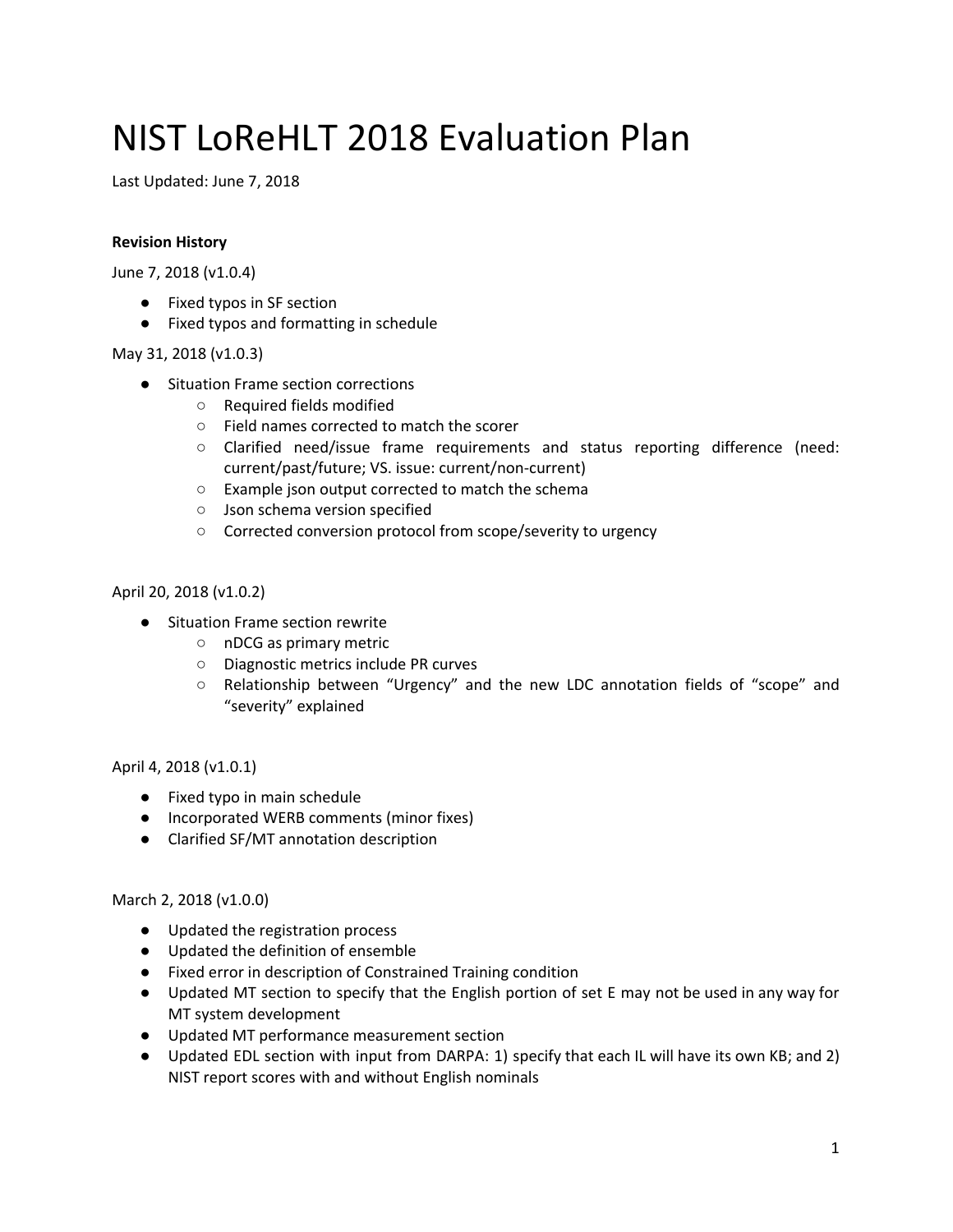- Removed Somali and Yoruba from OTAL EDL and Chinese and Arabic from OTAL MT. OTAL task will only use IL5 and IL6
- Added PI meeting dates to schedule
- Edited MT scoring section to clarify justification segments and add (potential) human assessment
- Changed main LoReHLT18 evaluation period to Jul 2 11
- Changed OTAL task evaluation period to Sep 17 21
- Changed registration period to Mar 1 May 31
- Minor format & cosmetic fixes

January 17, 2018 (v0.0.0)

● Initial release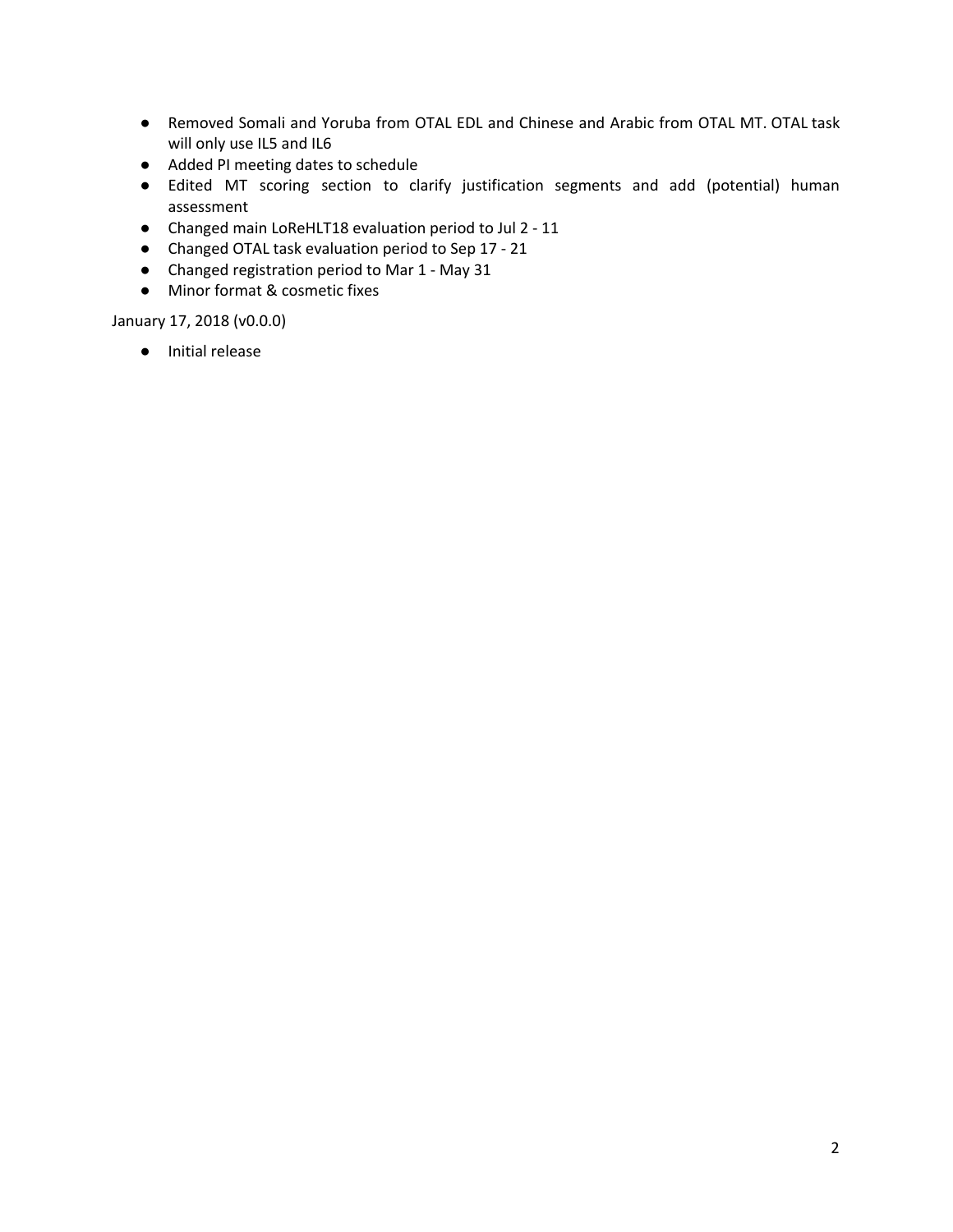# 1 Introduction

The 2018 Low Resource Human Languages Technologies (LoReHLT) evaluation is the third evaluation in the National Institute of Standards and Technology (NIST) LoReHLT evaluation series that began in 2016. The series was designed in collaboration with the Defense Advanced Research Projects Agency (DARPA) Low Resource Languages for Emergent Incidents (LORELEI) Program to develop human language technology (HLT) that can support rapid and effective response to emerging incidents where the language resources are very limited. As such, LORELEI aims to develop capabilities that can extract knowledge from foreign language sources quickly. This document describes the evaluation specifications of the component evaluation conducted by NIST to assess the performance.

Similar to the 2017 evaluation, the 2018 evaluation will include two surprise languages instead of one as in 2016. However, unlike 2017 a certain amount of English data will also be included in the test set for each incident language (IL) for the situation frame (SF) and entity detection and linking (EDL) tasks. The SF task will be redefined with a focus toward recognizing collection level "situations" and with audio and text evaluated as a single task.

In 2018 the number of checkpoints will be reduced to two instead of three. Again, there will be no distinction between primary or contrastive systems, and teams can submit up to 10 submissions per checkpoint. However, no feedback score will be given on any part of the datasets.

New to LoReHLT18 is an open task with much simpler protocol (no surprise language element, over a single checkpoint, and unconstrained training<sup>1</sup>) with the main focus on cross language techniques.

Participation in the NIST Low Resource Human Language Technology (LoReHLT) evaluation is required for all DARPA LORELEI performers responsible for the relevant component technologies in LORELEI. The evaluation is also open to all researchers who find the evaluation tasks of interest. There is no cost to participate. However, participants are expected to attend a post-evaluation workshop to present and discuss their systems and results at their own expense. Information and updates about the component evaluation will be posted to the NIST LoReHLT website.<sup>2</sup>

# 2 Evaluation Tasks

There are four evaluation tasks. LORELEI performers are required to participate in the tasks as outlined by their Statement of Work. Open participants (non-LORELEI performers) can participate in any and all tasks.

- **Machine Translation (MT)** given a collection of IL text documents, automatically translate them to English. For MT specific requirements, see section 15 Machine [Translation](#page-13-0) (MT) Evaluation [Specifications.](#page-13-0)
- **Situation Frame (SF)** given a collection of audio and text documents in IL and English, automatically generate situation frames covered in the collection, and link those situation frames into knowledge base (KB) level situations. For SF specific requirements, see section  $16$ Situation Frame (SF) Evaluation [Specifications](#page-16-0).

 $1$  Can be anything outside of evaluation epoch.

<sup>2</sup> <https://www.nist.gov/itl/iad/mig/lorehlt-evaluations>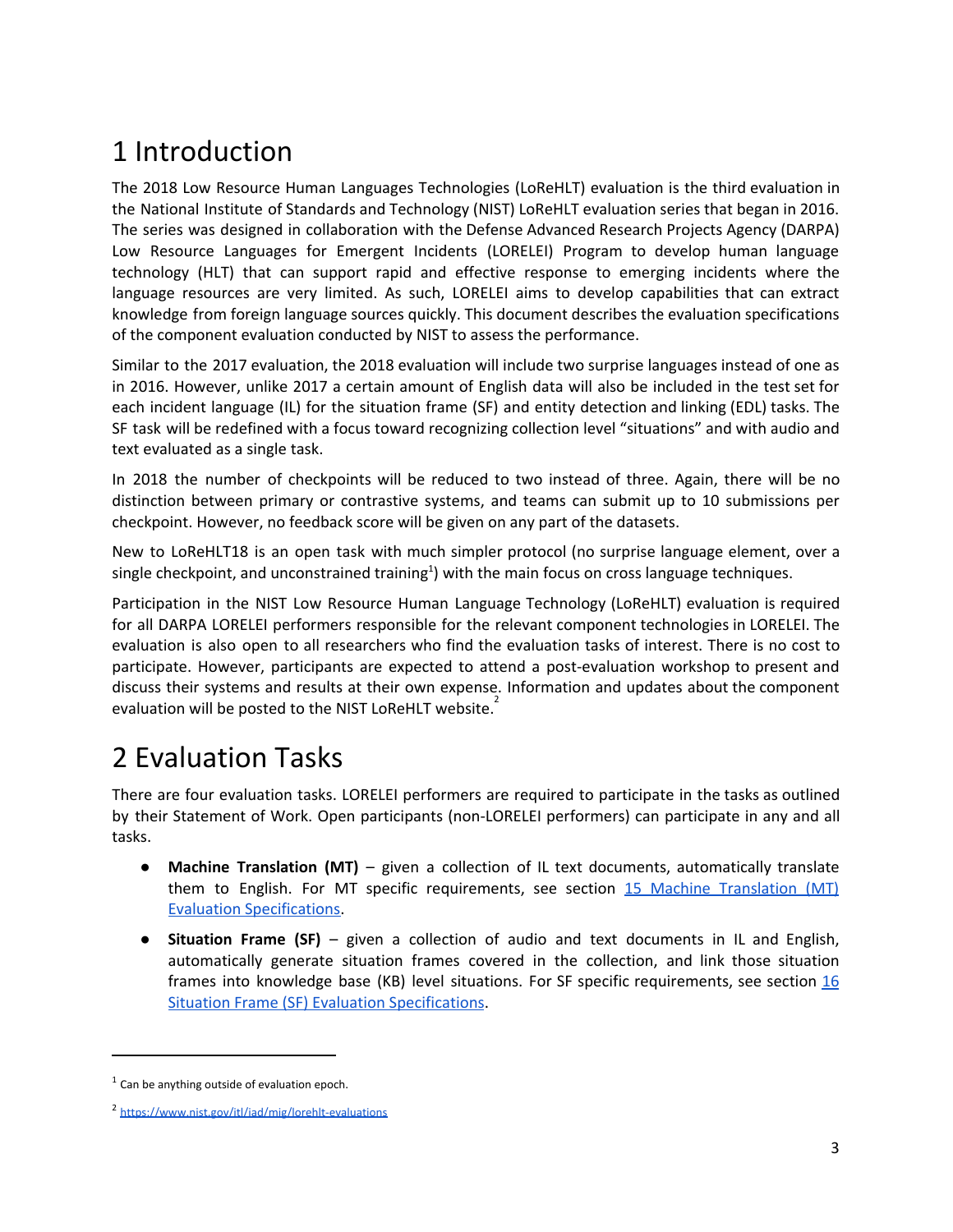- **Entity Discovery and Linking (EDL)** given a collection of text documents in IL and English, identify named mentions in both IL and English as well as nominal mentions in English, classify them into predefined entity types, and link the mentions to a KB or cluster them if they are not linkable to the KB. For EDL specific requirements, see section 17 Entity [Discovery](#page-23-0) and Linking (EDL) Evaluation [Specifications](#page-23-0).
- **Open Test on Additional Languages (OTAL) –** given multiple sets of text documents in multiple previously released LoReHLT languages, run a simplified variant of the MT and EDL tasks using a common system across all languages. Since this task has a number of simplifications from the others, it is described in its own section 13 Open Test on Additional [Languages.](#page-11-0)

| <b>Task</b> | Language                            | Input          |
|-------------|-------------------------------------|----------------|
| MT          | IL9, IL10                           | Text           |
| <b>SF</b>   | IL9, IL10, English                  | Audio and Text |
| EDL         | IL9, IL10, English                  | Text           |
| <b>OTAL</b> | Oromo (MT/EDL)<br>Tigrinya (MT/EDL) | Text           |

Table 1: LoReHLT18 Tasks

## 3 Time Machine Principle

The LoReHLT evaluation focuses on evaluating technologies that can support rapid and effective response to emerging incidents (e.g., earthquake, hurricane) in a low resource language (also referred to as incident language). As such, a portion of the evaluation data contains incident-relevant data. To make the evaluation feasible, the incident must already have happened to make data collection for system training and testing possible. To mimic that the incident has not happened yet, systems should not mine for data about the incident in any language and developers should not ask the native informant (NI) about the incident after the incident is announced as both would constitute "knowing the future". In a live situation, systems will get more information about the incident as the incident develops. This is being simulated by the additional training data teams will be given in the constrained training condition. However, this situation is harder to simulate with the native informant, so to make the evaluation easier to manage, developers are not allowed to ask the native informant about the incident<sup>3</sup>.

Mining for all incidents from the internet (e.g., create SFs for all incidents found on the internet) would violate the time machine principle described above unless teams can categorize their incidents by date and can quickly roll back to the time before the incident, when the incident is announced<sup>4</sup>.

<sup>&</sup>lt;sup>3</sup> Please see section **7 Native Informant [Resources](#page-7-0)** for complete guidelines regarding the native informant usage.

<sup>&</sup>lt;sup>4</sup> If teams cannot roll back, they cannot use the data in the constrained training condition. Teams will be allowed to use it in the unconstrained condition if and only if they can demonstrate performance difference due to knowledge of the future.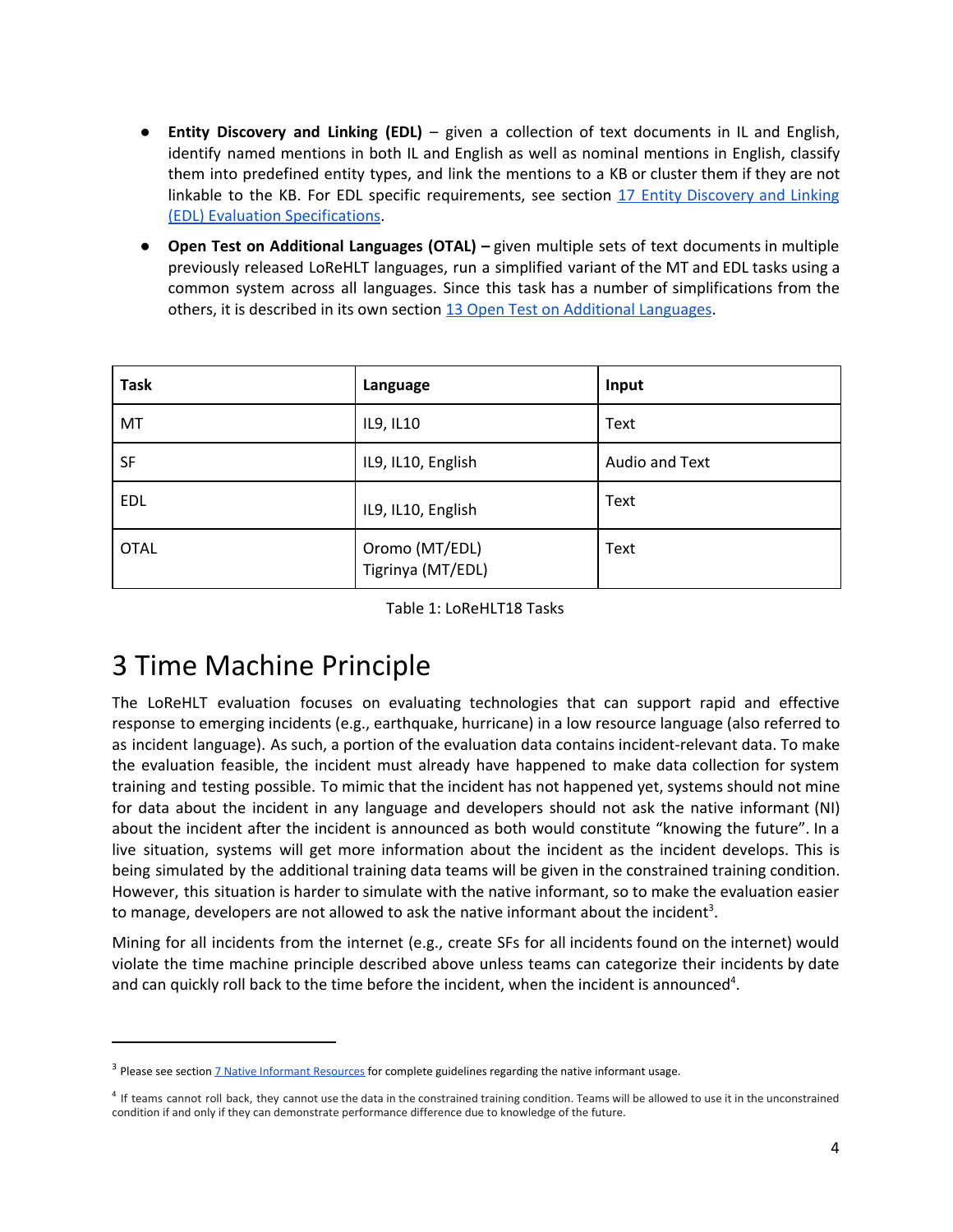# 4 Training Conditions

For each evaluation task, there are two training conditions, constrained and unconstrained, that differentiate the amount and source of incident language-related training material without preventing or excluding multilingual resources and technologies. Prior to the incident and incident language announcement, teams can assemble multilingual resources/technologies/etc. to build their system so long as the resources are multilingual-focused in nature. Teams will be also given some resources to use; those resources are described in [4](#page-4-0). Serendipitous inclusion of the incident language data in a multilingual system is allowed and must be documented in the system description. The use of pre-existing, mono-lingual technologies for the incident language is allowed as long as the technology is not a LoReHLT task. For instance, running the test data through GoogleTranslate™ is not permitted since MT is a LoReHLT task.

- **Constrained** The intent of the *constrained* training condition is to test multilingual systems that are re-targeted to an incident language using a fixed set of incident language resources after the incident and the incident language are announced. The fixed set is described in section 5 [Baseline](#page-4-0) Training Data, and no other incident or non-incident language materials (i.e., parallel text, speech corpora, etc.) are permitted. In addition, knowledge about the incident language gained from the Native Language Informant within the allotted time and followed the procedures outlined in section 7 Native Informant [Resources](#page-7-0) is permitted. The constrained training condition is **required for each task participated in**.
- **Unconstrained** The intent of the *unconstrained* training condition is to see performance gain when additional publicly available data are allowed (outside of what is described in section  $\frac{5}{5}$  $\frac{5}{5}$  $\frac{5}{5}$ [Baseline](#page-4-0) Training Data). Teams can mine for additional data but should not violate the time machine principle by mining specifically for incident-related data after the incident is announced. Teams can use additional Native Informant time beyond the limits in section [7](#page-7-0) Native Informant [Resources](#page-7-0)<sup>5</sup>. Prior to the incident and incident language announcement, teams can assemble mono- and bilingual resources including those in the incident language. The unconstrained training condition is **optional but encouraged**.

## <span id="page-4-0"></span>5 Baseline Training Data

For each evaluation task, a set of non-IL data resources will be provided by the LDC for training prior to the evaluation period. To obtain this data, open participants must register to participate and sign the license agreement which can be found on the NIST LoReHLT website.

Each task (MT, SF, or EDL) has its own annotation guidelines. If you are an open participant and do not have direct access to the annotation guidelines, please contact LDC [\(lorelei-poc@ldc.upenn.edu\)](mailto:lorelei-poc@ldc.upenn.edu) for the LoReHLT translation, situation frame, or entity discovery and linking guidelines.

<sup>&</sup>lt;sup>5</sup> LORELEI performers must make prior arrangements directly with Appen if they want additional time with the native informant.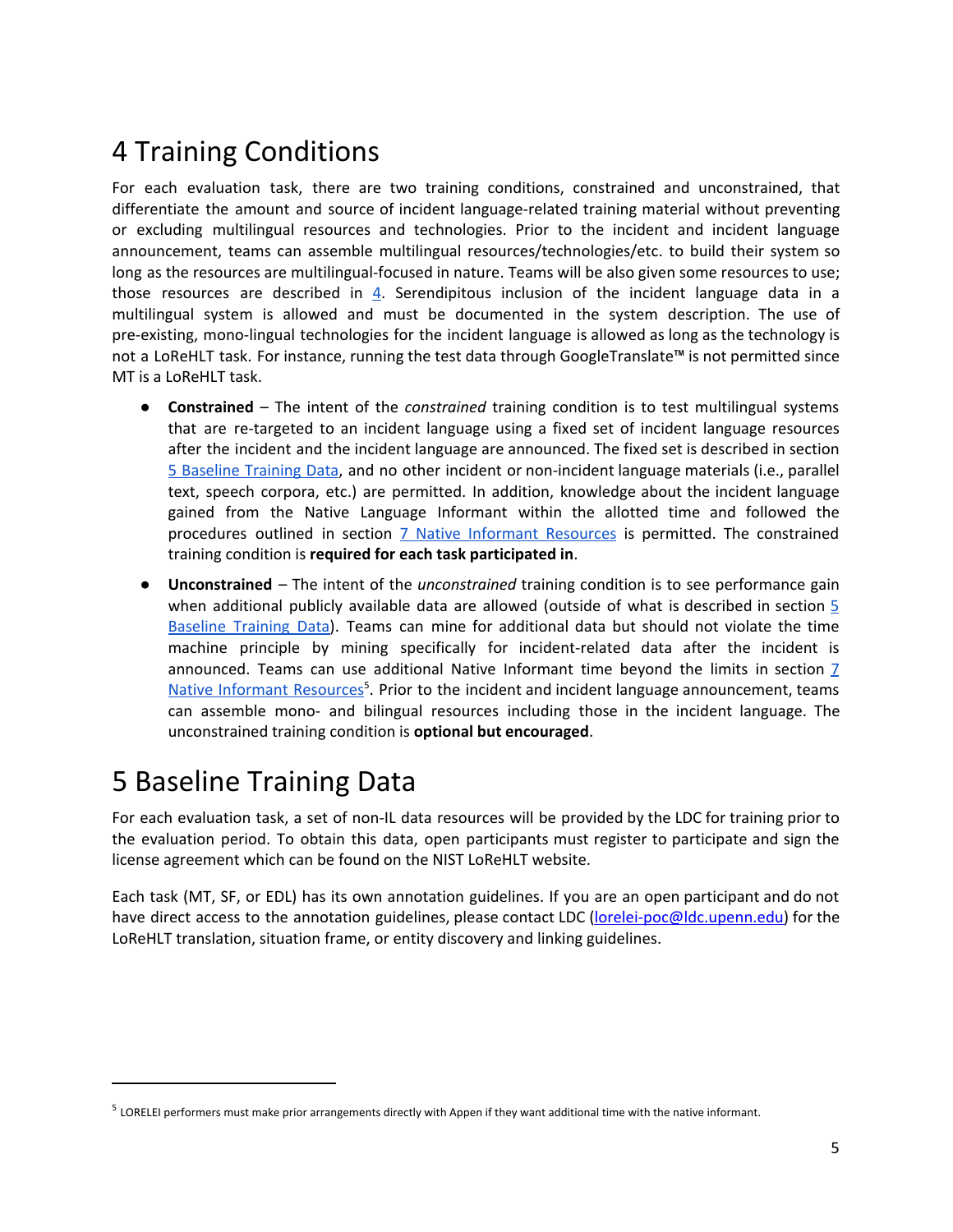# 6 Evaluation Data

The LoReHLT18 will have two incident languages which will be referred as IL9 and IL10. In addition, English data will be included in the evaluation dataset (Set E). Each incident language follows the same data component and format as described below.

## 6.1 Component Definition & Release Plan

MT, EDL, and SF will be evaluated at all two checkpoints. The LDC will release the data in an encrypted format (see section 6.4 Data [Encryption](#page-6-0)) at the Pre-IL Announcement stage, and NIST releases the appropriate decryption key(s) at the later stages listed below. Both ILs follow the same data release schedule. The stages are:

- **Pre-IL Announcement** (June 29, 2018)
	- o **KB:** Encrypted knowledge base released
	- o **Set 0**: Encrypted pre-incident IL training data released
	- o **Set 1**: Encrypted incident/post-incident IL training data set 1 released
	- o **Set S**: Encrypted incident/post-incident English Scenario Model released
	- o **Set E**: Encrypted incident/post-incident IL evaluation data released
- **IL Announcement** (12:00 ET July 2)
	- o Identity of IL announced (by LDC)
	- o Decryption keys for **KB**, **Set 0** and **Set E** released (by NIST)
- **Evaluation Checkpoint 1** (12:15 ET July 2 12:00 ET July 3)
	- o Train with data from **Set 0** begins
	- o Submission due at the end of Evaluation Checkpoint 1
	- o At the end of Evaluation Checkpoint 1, decryption keys for **Set 1** and **Set S** released
- **Evaluation Checkpoint 2** (12:15 ET July 3 12:00 ET July 11)
	- o Train with data from **Set 1** and **Set S** begins
	- o Submission due at the end of Evaluation Checkpoint 2

### 6.2 Data Description

The composition of the KB and datasets (**KB, Set 0, Set 1, Set S, Set E**) for each incident language are listed in **Table 2.** The given target data volume is approximate and depends on data availability. If the amount for a genre is short of the target, LDC will substitute another genre. "kw" refers to multiples of 1000 words.

### 6.3 Data Format and Structure

These datasets (**KB, Set 0, Set 1, Set S, Set E** aka the evaluation IL package) will be released by the LDC. The data format and structure are described in detail in the data specification document uploaded on the NIST LoReHLT website.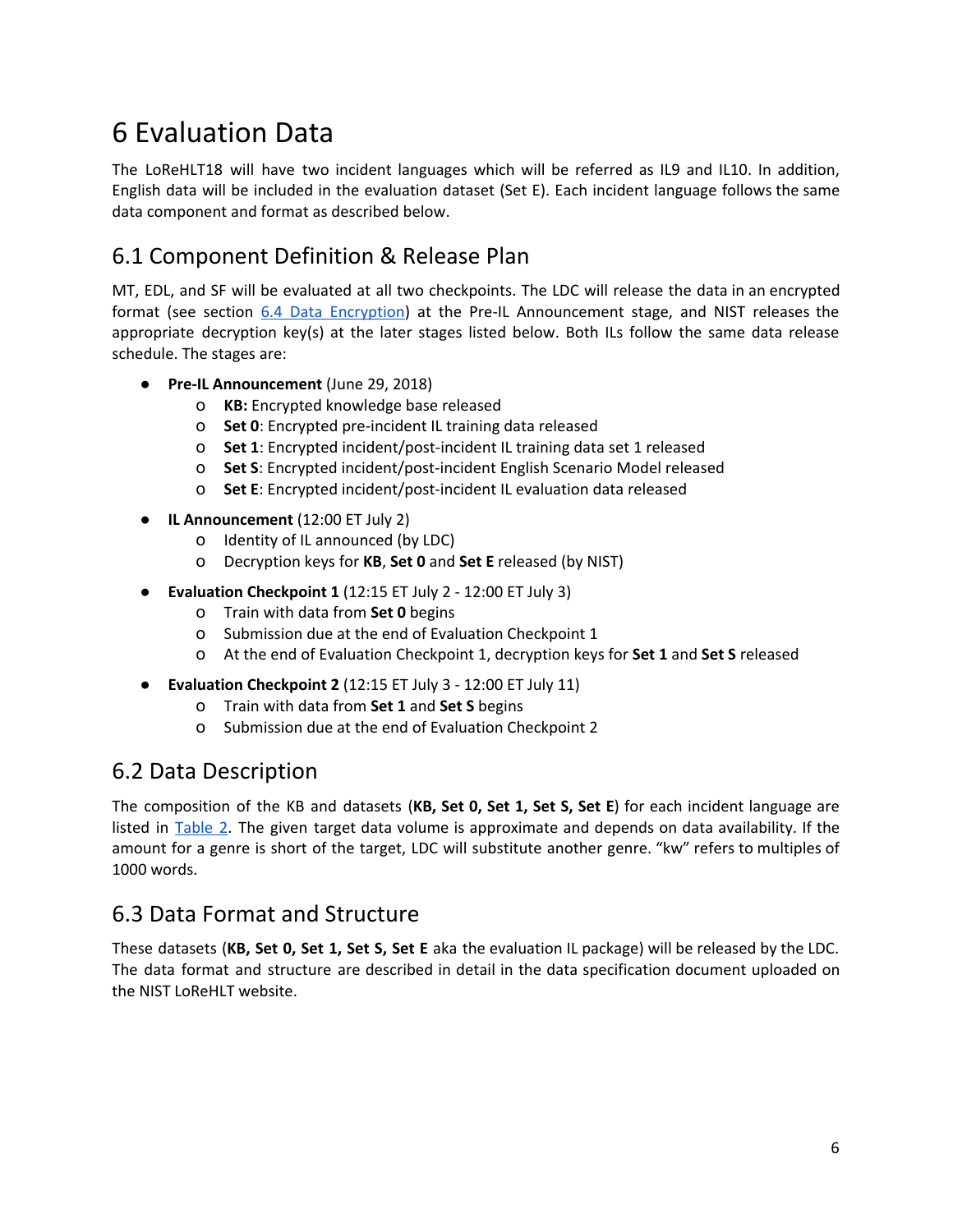## <span id="page-6-0"></span>6.4 Data Encryption

The datasets listed in Table 2 will be encrypted using OpenSSL. NIST has created a package with instructions on how to encrypt and decrypt the data using some sample data. The package can be downloaded from the NIST LoReHLT website.

| Set $0$ – pre-incident epoch                                                                                                                                                                                                                                                                                                        |
|-------------------------------------------------------------------------------------------------------------------------------------------------------------------------------------------------------------------------------------------------------------------------------------------------------------------------------------|
| Category I Resources <sup>6</sup>                                                                                                                                                                                                                                                                                                   |
| <b>Monolingual Source Text:</b>                                                                                                                                                                                                                                                                                                     |
| Approx. 100 kw newswire<br>$\circ$                                                                                                                                                                                                                                                                                                  |
| Approx. 75 kw discussion forum/blog<br>0                                                                                                                                                                                                                                                                                            |
| Approx. 50 kw Twitter/SMS<br>O                                                                                                                                                                                                                                                                                                      |
| Monolingual Source Speech:                                                                                                                                                                                                                                                                                                          |
| Several hours of audio - in-domain and out-of-domain, pre-incident <sup>7</sup><br>$\Omega$                                                                                                                                                                                                                                         |
| Parallel Text <sup>8</sup> :                                                                                                                                                                                                                                                                                                        |
| Approx. 100 kw newswire<br>O                                                                                                                                                                                                                                                                                                        |
| Approx. 100 kw discussion forum/blog<br>O                                                                                                                                                                                                                                                                                           |
| Approx. 100 kw Twitter/SMS<br>$\Omega$                                                                                                                                                                                                                                                                                              |
| Parallel Dictionary (~10,000 stems/lemmas)                                                                                                                                                                                                                                                                                          |
| Category II Resources (any 5 of the following):<br>parallel dictionary IL --> non-English<br>$\bullet$<br>monolingual IL dictionary<br>$\bullet$<br>monolingual IL grammar book<br>$\bullet$<br>parallel English --> IL grammar book<br>monolingual IL primer book<br>monolingual IL gazetteer<br>parallel IL --> English gazetteer |
| Set 1 - incident/post-incident epoch                                                                                                                                                                                                                                                                                                |
| Monolingual Source Text - leftover data after Set E is met (maximum approx. 1.5 Mw)                                                                                                                                                                                                                                                 |
| Monolingual Source Speech:<br>Several hours of audio - in-domain and out-of-domain, incident/post-incident                                                                                                                                                                                                                          |
| Set S - incident/post-incident epoch                                                                                                                                                                                                                                                                                                |
| English Scenario Model - up to 50 kw (text only), genre balance will vary based on availability                                                                                                                                                                                                                                     |
| Set E - incident/post-incident epoch                                                                                                                                                                                                                                                                                                |

<sup>&</sup>lt;sup>6</sup> One of the category I resources (monolingual text, parallel text, or parallel dictionary) must exceed the minimum target by 500%.

 $^7$  Set 0 and Set 1 of speech data will make up a total 14 h of audio; 60% in-domain, pre-incident and incident/post-incident data; 40% out-of-domain; 70% of formal data and 30% of informal data, +/-10% variance.

<sup>&</sup>lt;sup>8</sup> The parallel text is found/harvested data and automatically aligned, not created (e.g. via professional translation agency or crowdsourcing). ~300kw comparable may be substituted for every 100kw parallel if parallel text is not available.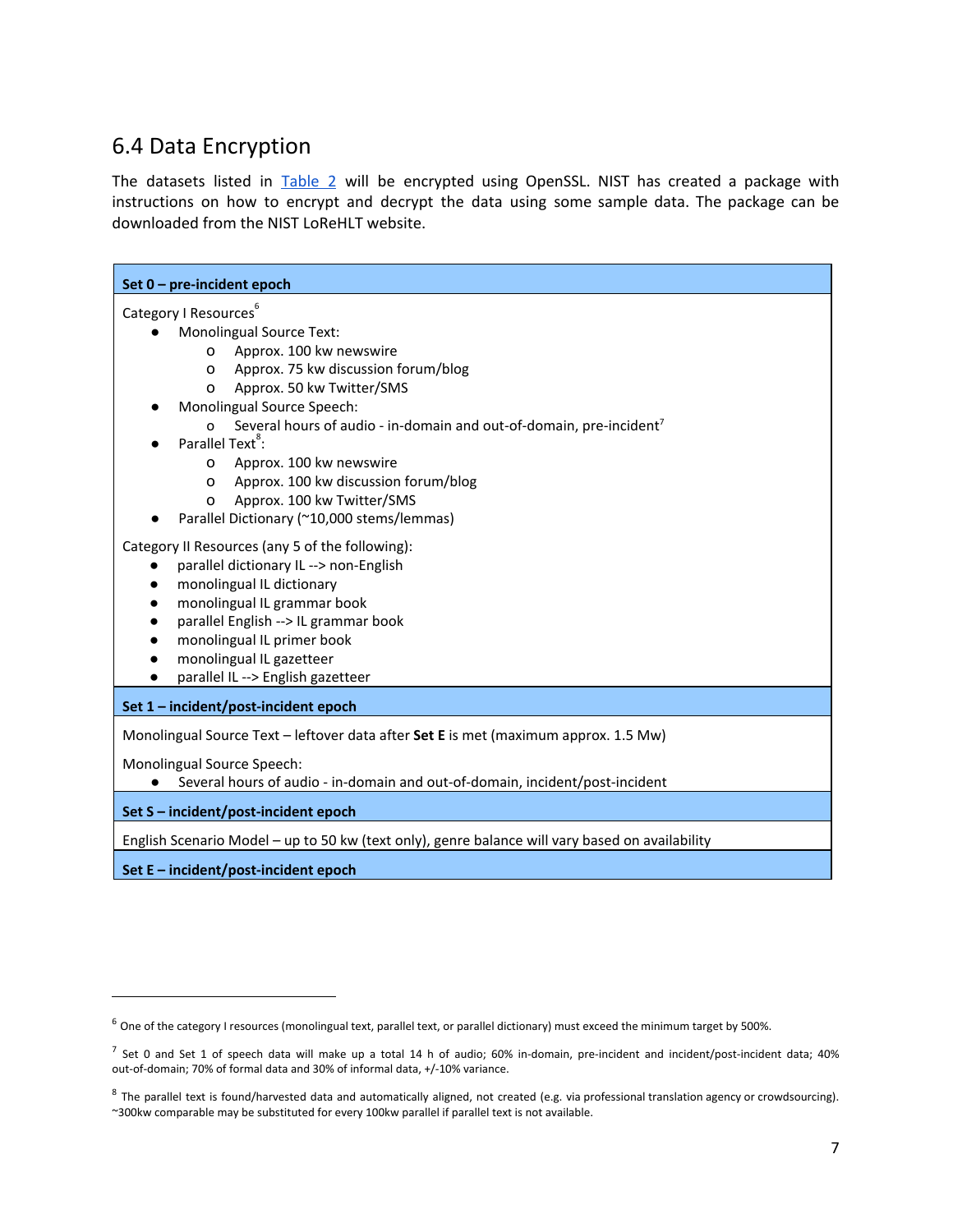#### Source Text:

- Approx. 100 kw newswire
- Approx. 50 kw discussion forum/blog
- Approx. 50 kw Twitter/SMS
- Approx. 14 h of audio 60% in-domain(with as much incident/post-incident as possible) data; 40% out-of-domain; 70% of formal data; 30% of informal data; +/- 10% variance

Table 2: LoReHLT18 IL Data Description

# <span id="page-7-0"></span>7 Native Informant Resources

During the evaluation period, participants are allowed the use of a native informant (NI) in their system development. The LORELEI performers will be provided the native informant by their sponsor<sup>9</sup> through the data provider Appen. The native informant will be available remotely via telephone or internet connection. Open participants, if they wish to use a native informant, have to supply their own at their own cost and are free to determine how they communicate with their informant. However, consultation with the informant, by LORELEI performers and open participants, must abide by the following guidelines:

- Informant can be a native speaker of the IL but cannot be a professional linguist.
- It is up to the individual teams to determine how they will make use of the informant. However, **the evaluation data must remain unseen and sequestered, and all probings of the evaluation data are prohibited**. The teams must document how they have used the informant (e.g. producing additional resources for training, etc.).
- If a member(s) of the developer's team also happens to be a native speaker of the IL, this information must also be documented.
- Teams cannot ask the native informant about the incident regardless of the training conditions.
- For the constrained training condition, consultation with the informant is limited to the number of hours listed below for each IL and for each task a team participates regardless of how many submissions. If the use of the native informant exceeds the number of hours given, the submissions are considered to be in the unconstrained training track.
	- o 1 h for Evaluation Checkpoint 1
	- o 5 h for Evaluation Checkpoint 2 (4 h if 1 h was used in Checkpoint 1)

# 8 Evaluation Protocol

### 8.1 Evaluation Account

All evaluation activities will be conducted via an evaluation account. **There will be one account per team** so coordinate internally before you register. Go to <https://goo.gl/forms/Xoj6mbLFU1V5BEJ93> to register for the evaluation. If you are not a LORELEI performer, you must sign the LDC data license agreement. The link to the agreement can be found in the registration form. The agreement is per site. If you have more than one site on your team, each site must sign the license separately. If everything is in order, an account will be created by NIST and a temporary password will be sent to the email provided in the

 $^9$  LORELEI performers will be provided NI time by their sponsor only for the amount given above. If teams want additional time, they must make their own arrangement at their own cost.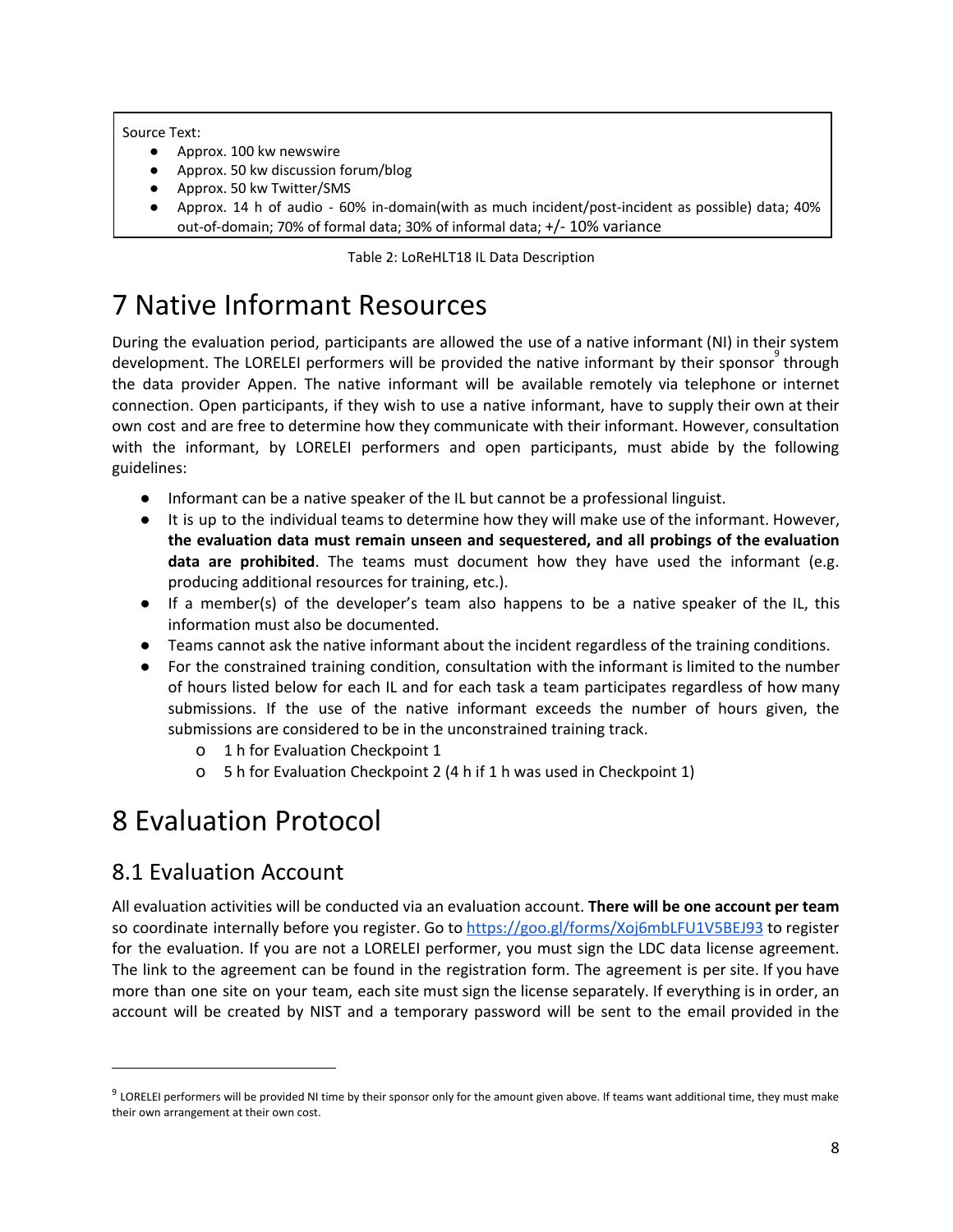registration form. We recommend that you change the password. You will make submissions from this account on behalf of your team.

### 8.2 System Input File Format

With the addition of the audio documents, LoReHLT18 has two input source formats.

#### 8.2.1 Input Text Source Format

The input text source data for the MT, EDL, and SF tasks follows the LDC LTF common data format that conforms to the LTF DTD referenced inside the test files. An example LTF file is given below.

```
<?xml version="1.0" encoding="UTF-8"?>
<!DOCTYPE LCTL_TEXT SYSTEM "ltf.v1.5.dtd">
<LCTL_TEXT>
  <DOC id="NW_ARX_UZB_164780_20140900" tokenization="tokenization_parameters.v2.0" grammar="none"
raw_text_char_length="1781" raw_text_md5="1511bf44675b0256adc190a7b96e14bd">
    <sub>TEXT></sub></sub>
      <SEG id="segment-0" start_char="0" end_char="31">
         <ORIGINAL_TEXT>Emlashni birinchi kim boshlagan?</ORIGINAL_TEXT>
         <TOKEN id="token-0-0" pos="word" morph="none" start_char="0" end_char="7">Emlashni</TOKEN>
         <TOKEN id="token-0-1" pos="word" morph="none" start_char="9" end_char="16">birinchi</TOKEN>
         <TOKEN id="token-0-2" pos="word" morph="none" start_char="18" end_char="20">kim</TOKEN>
        <TOKEN id="token-0-3" pos="word" morph="none" start_char="22" end_char="30">boshlagan</TOKEN>
        <TOKEN id="token-0-4" pos="punct" morph="none" start_char="31" end_char="31">?</TOKEN>
      </SEG><SEG id="segment-1" start_char="33" end_char="61">
         <ORIGINAL TEXT>Pereyti k: navigatsiya, poisk</ORIGINAL TEXT>
         <TOKEN id="token-1-0" pos="word" morph="none" start_char="33" end_char="39">Pereyti</TOKEN>
         <TOKEN id="token-1-1" pos="word" morph="none" start_char="41" end_char="41">k</TOKEN>
         <TOKEN id="token-1-2" pos="punct" morph="none" start_char="42" end_char="42">:</TOKEN>
         <TOKEN id="token-1-3" pos="word" morph="none" start_char="44" end_char="54">navigatsiya</TOKEN>
         <TOKEN id="token-1-4" pos="punct" morph="none" start_char="55" end_char="55">,</TOKEN>
         <TOKEN id="token-1-5" pos="word" morph="none" start_char="57" end_char="61">poisk</TOKEN>
       \langle/SEG>
       ...
    </TEXT>
  </DOC>
</LCTL_TEXT>
```
### 8.2.2 Input Audio Source Format

The input audio source data for the SF task is a collection of segmented audio files in the .flac format.

### 8.3 System Output File Format

Each task has its own output format. Refer to the task specific section for information about the output requirement for that task.

### 8.4 Submission Requirements

All teams (LORELEI performers and open participants) are required to participate in the constrained training condition and are encouraged to participate in the unconstrained training condition. LORELEI performers are also required to submit at least one complete ensemble under the constrained training condition for each IL. Open participants are not required to have a complete ensemble. An **ensemble** is defined to be a set of submissions, one at each checkpoint, that developers of the system deem comparable over time. If a connection between checkpoints 1 and 2 cannot be made, LORELEI performers must perform an ablation study to provide information regarding how their systems behave under different factors (data, algorithm, time). Details of the ablation study are still in discussion.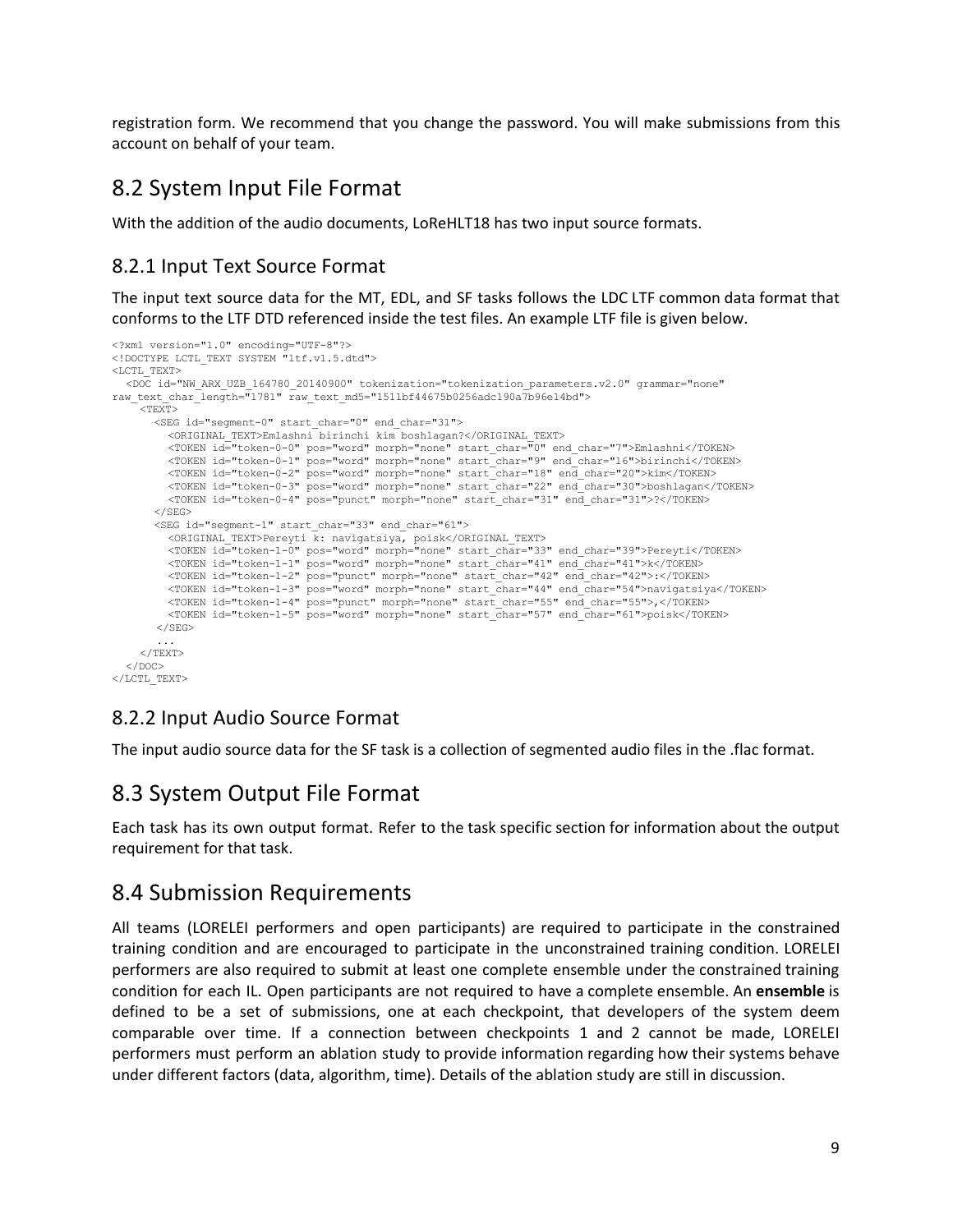Up to 10 ensembles can be created (10 rows with each row 2 slots one for each checkpoint). When a checkpoint is active, teams can upload their submissions to that checkpoint. **For a submission in the next checkpoint to belong to the same ensemble (the same row), that submission must be deemed comparable. Teams will document why they think they are comparable in their system description.** There will be no rearranging of the submissions into ensembles as in LoReHLT17.

Submissions will not be classified as primary or contrastive in LoReHLT18. For cross-team comparison, NIST will use the best scoring submissions at each given checkpoint regardless if they are from the same ensemble. Unlike LoReHLT17 no feedback will be given for any portion of the data. The only time replacing an existing submission is allowed is when it is determined the submission has a bug, at which time, teams will need to contact NIST to enable resubmission. Submissions that do not pass validation will not count toward the 10 submission limit.

At each submission, teams are recommended to provide a short description of their submissions when they upload their system output. At the conclusion of the evaluation, all teams are required to submit a more formal system description that covers their submissions for all tasks the team are participating in. The final results will be released to teams who submit a system description. Teams can download the template for the system description on the NIST LoReHLT website.

Refer to the task specific sections below for the requirements on how to package the system output for a given task into a submission file.

## <span id="page-9-0"></span>9 Evaluation Rules and Requirements

The evaluation is an open evaluation where the test data is sent to the participants who will process and submit the output to NIST. As such, the participants have agreed to process the data in accordance with the following rules:

- The participant agrees not to investigate the evaluation data. Both human/manual and automatic probing of the evaluation data is prohibited to ensure that all participating systems have the same amount of information on the evaluation data.
- $\bullet$  The participant agrees to abide by the terms guiding the use of the native informant<sup>10</sup>.
- The participant agrees to process at least the constrained training track for each of the selected tasks.
- The participant who is LORELEI performer agrees to complete all checkpoints to be considered a complete submission for each selected task and training track combination.
- The participant agrees to attend a post-evaluation workshop to present and discuss his/her systems.
- The participant agrees to the rules governing the publication of the results.

# 10 Guidelines for Publication of Results

This evaluation follows an open model to promote knowledge exchange with the wider community. At the conclusion of the evaluation cycle, NIST will create a report that documents the evaluation. The report will be posted on the NIST web space and will identify the participants and the scores from various metrics achieved for task.

<sup>&</sup>lt;sup>10</sup> Contact NIST at lorehlt poc@nist.gov if this presents a problem.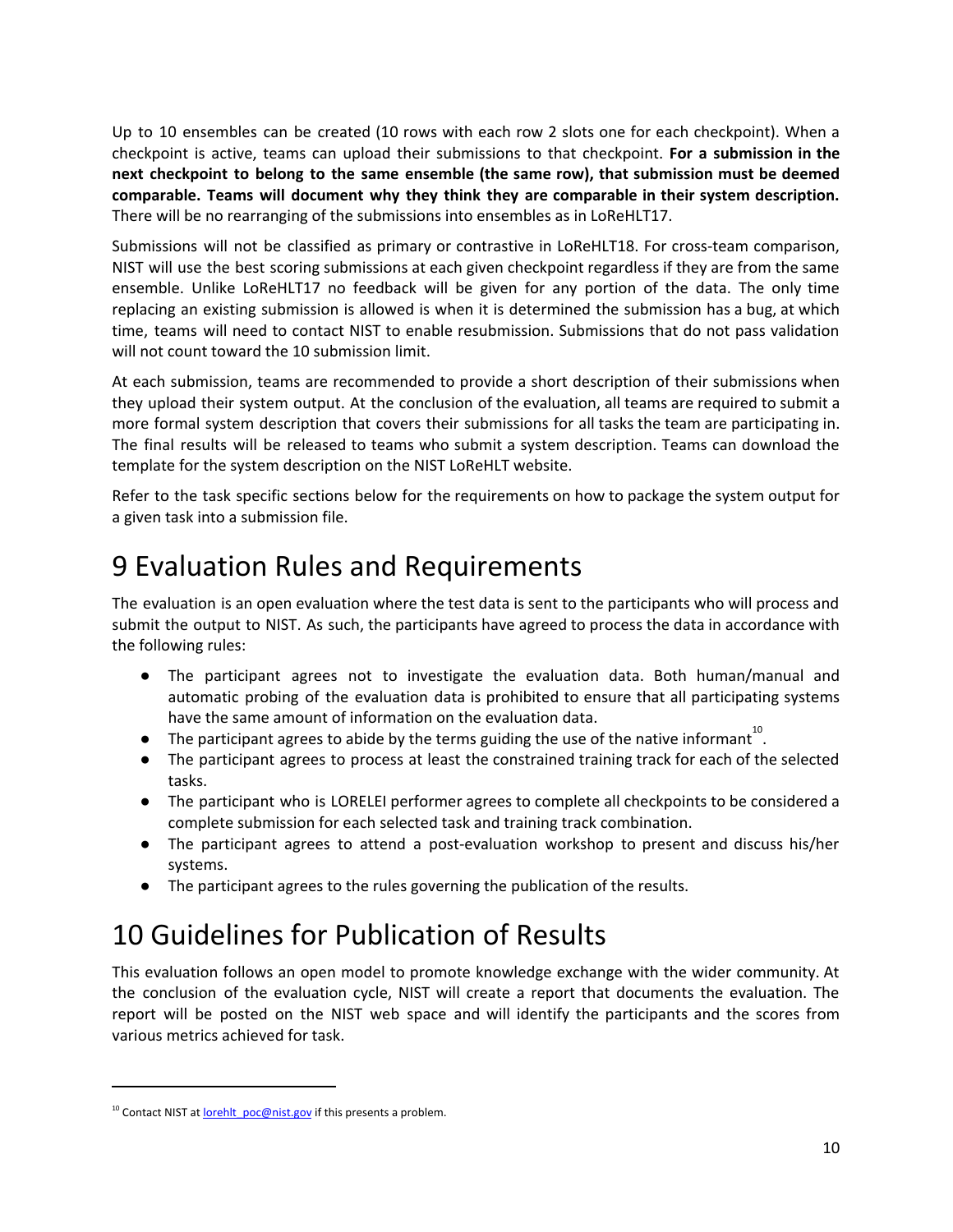The report that NIST creates should not be construed or represented as endorsements for any participant's system or commercial product, or as official findings on the part of NIST or the U.S. Government.

## 10.1 Rules Governing Publication of Evaluation Results

The rules governing the publication of the LoReHLT evaluation results are similar to those used in other NIST evaluations.

- Participants are free to publish results for their own system, but participants must not publicly compare their results with other participants (ranking, score differences, etc.) without explicit written consent from the other participants.
- While participants may report their own results, participants may not make advertising claims about winning the evaluation or claim NIST endorsement of their system(s). Per U.S. Code of Federal Regulations (15 C.F.R. § 200.113): *NIST does not approve, recommend, or endorse any proprietary product or proprietary material. No reference shall be made to NIST, or to reports or results furnished by NIST in any advertising or sales promotion which would indicate or imply that NIST approves, recommends, or endorses any proprietary product or proprietary material, or which has as its purpose an intent to cause directly or indirectly the advertised product to be used or purchased because of NIST test reports or results.*
- All publications must contain the following NIST disclaimer:

*NIST serves to coordinate the evaluations in order to support research and to help advance the state- of-the-art. NIST evaluations are not viewed as a competition, and such results reported by NIST are not to be construed, or represented, as endorsements of any participant's system, or as official findings on the part of NIST or the U.S. Government.*

# 11 Dry Run

The purpose of the dry run is to exercise the evaluation infrastructure, not testing systems' performance. As such, the dry run intends to be flexible and at the same time to follow the protocol of the official evaluation. Differences between the dry run and the official evaluation include:

- Shorter time duration between checkpoints
- No native informant
- The identity of the language is known before the IL Announcement (Mandarin, the same dataset used for the LoReHLT16 dry run)
- No scores will be reported. A feedback message will be presented to indicate if the submission has succeeded or failed. Sometimes detailed information on the nature of the failure may be provided.

Participants who are new to LoReHLT evaluation are encouraged to participate in a dry run evaluation to demonstrate evaluation readiness. Due to some changes in the protocol, previous LoReHLT participants are encouraged to participate in the dry run as well.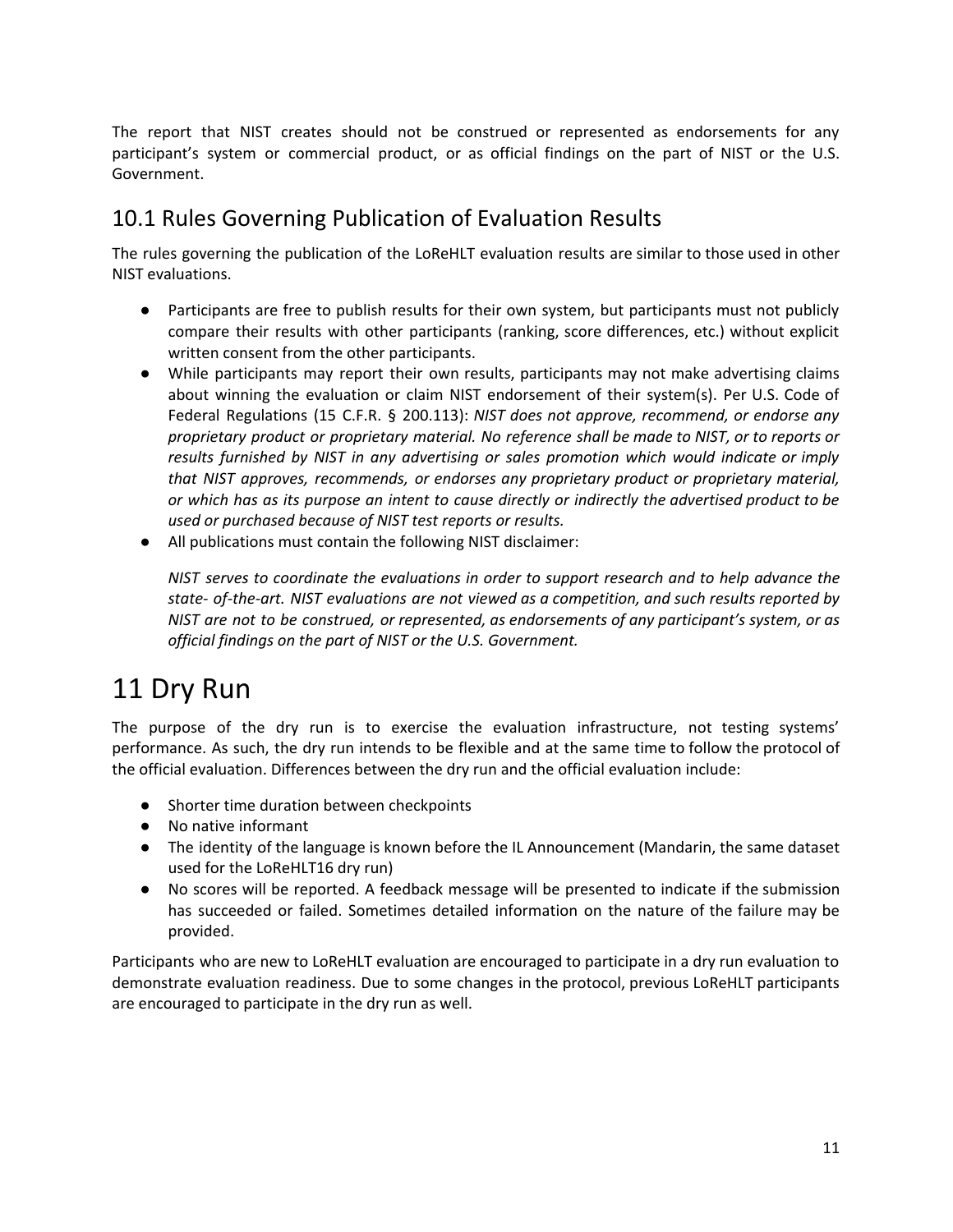# 12 Uyghur Retest (LORELEI Performers Only)

LORELEI performers are required to reprocess the LoReHLT16 evaluation test set for the two tasks (MT and NER<sup>11</sup>). The goal of the retest is to show improvement/effect within teams in terms of novel approaches to language independent techniques and novel uses of information obtained from native informant. In effect, the retest is like checkpoint 5 \*but\* with no new data resources. Teams can use only sets 0, 1, S, 2, and data collected from NI from 2016 and can prepare these data in advance. During the retest (24 h), teams use their prepared components to process the evaluation set. Teams can also use data gathered from the extra 1 h they will have with the native informant during the retest. Below are some parameters regarding the retest:

- LORELEI performers should NOT use Set E Uyghur unsequestered portion for tuning or training but as an internal test set to test cross-language methods. Performers may use this unsequestered portion as training data for the official LoReHLT18 evaluation.
- LORELEI performers may NOT collect Uyghur-specific resources before or during the retest.
- LORELEI performers may use a non-Uyghur speaker to perform annotation during the retest.
- LORELEI performers may develop and use Uyghur-specific processing capabilities during the retest.
- LORELEI performers have 24 h to process the test data and submit the results. There is no checkpoint, but performers may make as many submissions as they wish. Feedback scores are provided for each submission.
- LORELEI performers will be provided some time with a native informant. Each team will have up to 1 h with the native informant per task. No additional time with the native informant is allowed before or during the retest, even at the performers' cost.
- LORELEI performers will inform NIST which submission NIST will report official results on.

# <span id="page-11-0"></span>13 Open Test on Additional Languages (OTAL)

In addition to the official test on two new ILs and the Uyghur retest, an open and optional set of tests on previously released LoReHLT incident languages are being offered for MT and EDL. This task removes many complexities of the main LoReHLT evaluation to focus on a common system across several languages and to lower the entry bar for non-LORELEI performers. All participants may choose to participate in either MT or EDL and in any number of the languages offered.

The IDs of the languages under test are known ahead of time. In fact, we will reuse the two languages from LoReHLT17 evaluation (Oromo and Tigrinya). LORELEI performers must take special care to remove the data from their systems for participation in this task. Participants will be given basic incident language training data (Set 0, Set 1, Set 2, Set S) as soon as they register for the evaluation. Participants may use all publicly available additional data for training as long as this data do not fall between the blackout periods. At the start of the evaluation participants will receive the evaluation data and have 3 days to process and return the output to NIST for scoring. It is a single-checkpoint evaluation. No native

<sup>&</sup>lt;sup>11</sup> NER task definition can be found in the LoReHLT16 evaluation plan at <https://www.nist.gov/itl/iad/mig/lorehlt16-evaluations>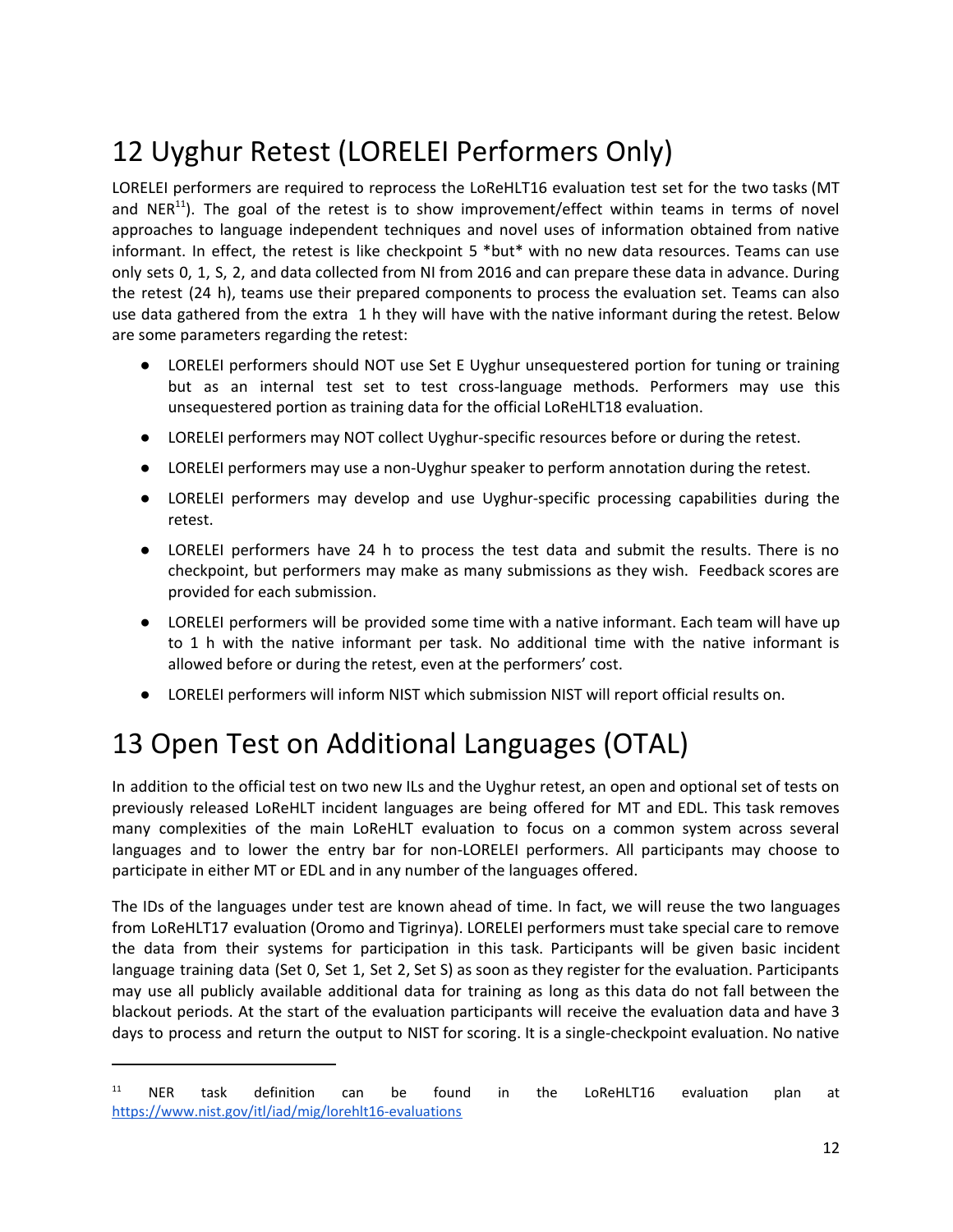informant is allowed. NIST will not provide any score feedback. Teams can submit up to 10 submissions. The input source and the system output for this task follow the same format as the official test.

# 14 Schedule

| <b>Milestone</b>                                                      | <b>Date</b>             |  |  |  |
|-----------------------------------------------------------------------|-------------------------|--|--|--|
| Initial version of evaluation plan published                          | Jan 15, 2018            |  |  |  |
| Registration period                                                   | Mar 01 - May 31, 2018   |  |  |  |
| 6-month PI meeting (LORELEI performers only)                          | Mar 20 - 22, 2018       |  |  |  |
| <b>Uyghur Retest</b>                                                  | May 2018                |  |  |  |
| <b>Dry Run</b>                                                        | May 2018                |  |  |  |
| <b>LoReHLT18 Evaluation</b>                                           | <b>Jul 2018</b>         |  |  |  |
| <b>OTAL Evaluation</b>                                                | Sep 2018                |  |  |  |
| DARPA PI meeting (LORELEI performers only)                            | <b>TBD</b>              |  |  |  |
| <b>Human Assessment</b>                                               | <b>TBD</b>              |  |  |  |
| NIST post-evaluation workshop co-located with TAC/TREC                | <b>TBD</b>              |  |  |  |
| (pending number of participants)                                      |                         |  |  |  |
| <b>Uyghur Retest Schedule (LORELEI Performers Only)</b>               |                         |  |  |  |
| Evaluation data available                                             | 12:00 noon EDT May 09   |  |  |  |
| System output submission for retest due                               | 12:00 noon EDT May 10   |  |  |  |
| <b>Dry Run Schedule</b>                                               |                         |  |  |  |
| Encrypted data released by LDC                                        | May 14                  |  |  |  |
| IL Announcement                                                       | 12:00 noon EDT May 15   |  |  |  |
| - Decryption keys for set 0 and set E distributed                     |                         |  |  |  |
| <b>Evaluation Checkpoint 1</b>                                        | 12:15pm EDT May 15      |  |  |  |
| - System description submission opens                                 | -12:00 noon EDT May 16  |  |  |  |
| - System output submission for Evaluation Checkpoint 1 opens          |                         |  |  |  |
| - Decryption key for set 1 and set S distributed at end of Evaluation |                         |  |  |  |
| Checkpoint 1 and after system output submission made                  |                         |  |  |  |
| <b>Evaluation Checkpoint 2</b>                                        | 12:15pm EDT May 16      |  |  |  |
| - System output submission for Evaluation Checkpoint 2 opens          | -12:00 noon EDT May 17  |  |  |  |
| System description submission closes                                  | 12:15pm EDT May 17      |  |  |  |
| Preliminary results released if system description is received        | May 18                  |  |  |  |
| <b>LoReHLT18 Evaluation Schedule</b>                                  |                         |  |  |  |
| Encrypted data released by LDC                                        | <b>Jun 29</b>           |  |  |  |
| IL Announcement                                                       | 12:00 noon EDT Jul 02   |  |  |  |
| - Decryption keys for set 0 and set E distributed                     |                         |  |  |  |
| <b>Evaluation Checkpoint 1</b>                                        | 12:15pm EDT Jul 02      |  |  |  |
| - System description submission opens                                 | - 12:00 noon EDT Jul 03 |  |  |  |
| - Access to Native Informant (MT, EDL, SF; see below)                 |                         |  |  |  |
| - System output submission for Evaluation Checkpoint 1 opens          |                         |  |  |  |
| - Decryption key for set 1 and set S distributed at end of Evaluation |                         |  |  |  |
| Checkpoint 1 and after system output submission made                  |                         |  |  |  |
| <b>Evaluation Checkpoint 2</b>                                        | 12:15pm EDT Jul 03      |  |  |  |

<sup>&</sup>lt;sup>12</sup> LORELEI performers should have the evaluation data already.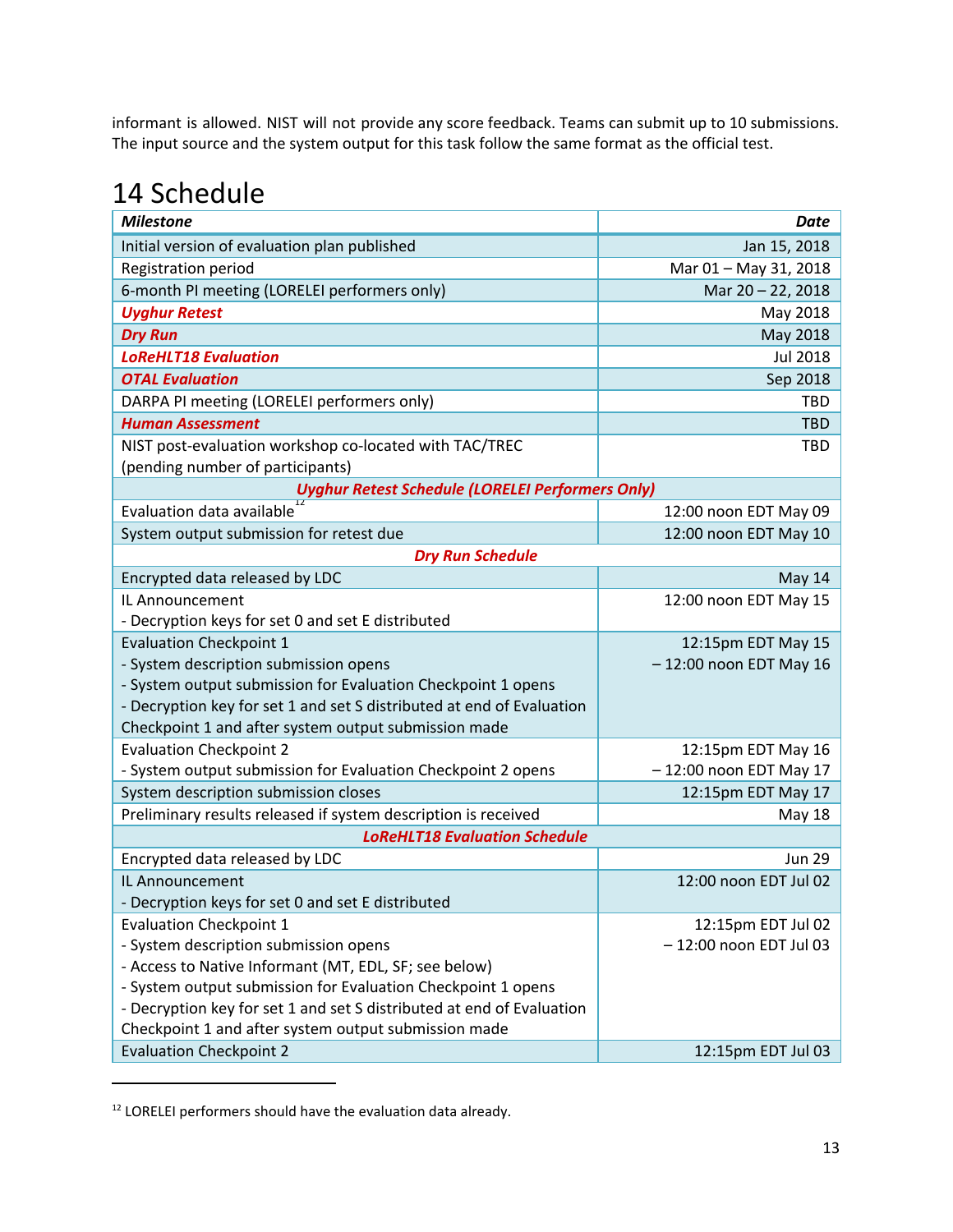| - Access to Native Informant (MT, EDL, SF; see below)                                           | $-12:00$ noon EDT Jul 11 |  |  |  |
|-------------------------------------------------------------------------------------------------|--------------------------|--|--|--|
| - System output submission for Evaluation Checkpoint 2 opens                                    |                          |  |  |  |
| System description submission closes <sup>13</sup>                                              | 12:00 noon EDT Jul 20    |  |  |  |
| System description reviewed by NIST                                                             | <b>Jul 23</b>            |  |  |  |
| Preliminary results released if system description is received                                  | <b>Jul 24</b>            |  |  |  |
| Native Informant Timeline (time amount is per incident language per team per task (MT, EDL, SF) |                          |  |  |  |
| Up to 1 h between 12:15 ET Jul 02 to 12:00 ET Jul 03                                            |                          |  |  |  |
| Up to 5 h between 12:15 ET Jul 03 to 12:00 ET Jul 11                                            |                          |  |  |  |
| (or 4 h if 1 h was used between Jul 02 and Jul 03)                                              |                          |  |  |  |
| <b>OTAL Evaluation Schedule</b>                                                                 |                          |  |  |  |
| Encrypted data released by LDC                                                                  | Sep 14                   |  |  |  |
| Decryption keys distributed by NIST                                                             | Sep 17                   |  |  |  |
| System submissions due to NIST                                                                  | Sep 21                   |  |  |  |

# <span id="page-13-0"></span>15 Machine Translation (MT) Evaluation Specifications

### 15.1 Task Definition

Given a text document in the incident language, the MT system is required to automatically translate the document's content into English. The entire IL only portion of the test set must be translated, even though only a subset of it will be scored in the machine translation evaluation. MT systems are to ignore the English portion of the test set which includes not to process, not to probe, and not to inspect the data, as outlined in the evaluation rules and requirements in section 9 [Evaluation](#page-9-0) Rules and [Requirements.](#page-9-0)

### 15.2 Performance Measurement

The goal for the assessment of the MT output is to evaluate it in the context of the larger LORELEI task. Several different approaches, outlined below, will be implemented to achieve this. In addition, NIST will continue to investigate additional automatic approaches geared towards measurement of successful translation of content relevant to the LORELEI task.

Some of the measurements described below will be carried out on subsets of the MT test set based on annotation by the SF systems. SF systems will be required to identify exactly one segment (using the the segmentation provided for MT processing) for each document and detected SF. These segments are likely of higher relevance to the LORELEI task. Measuring MT performance on only these may provide better insight for assessing the impact of MT on the LORELEI task. For the scoring and annotations described below, this subset will then be reduced to only those instances where the SF system identified the SF correctly, and naturally to only those instances that are part of the MT test set as well. The exact details of the protocol for this are still being finalized.

<sup>&</sup>lt;sup>13</sup> While we ask that each team produces one system description for all tasks, if your team participates in SF Speech which has a later system description deadline, we ask that you resubmit the system description with the SF Speech info added so you will get your text results at the earlier result release date.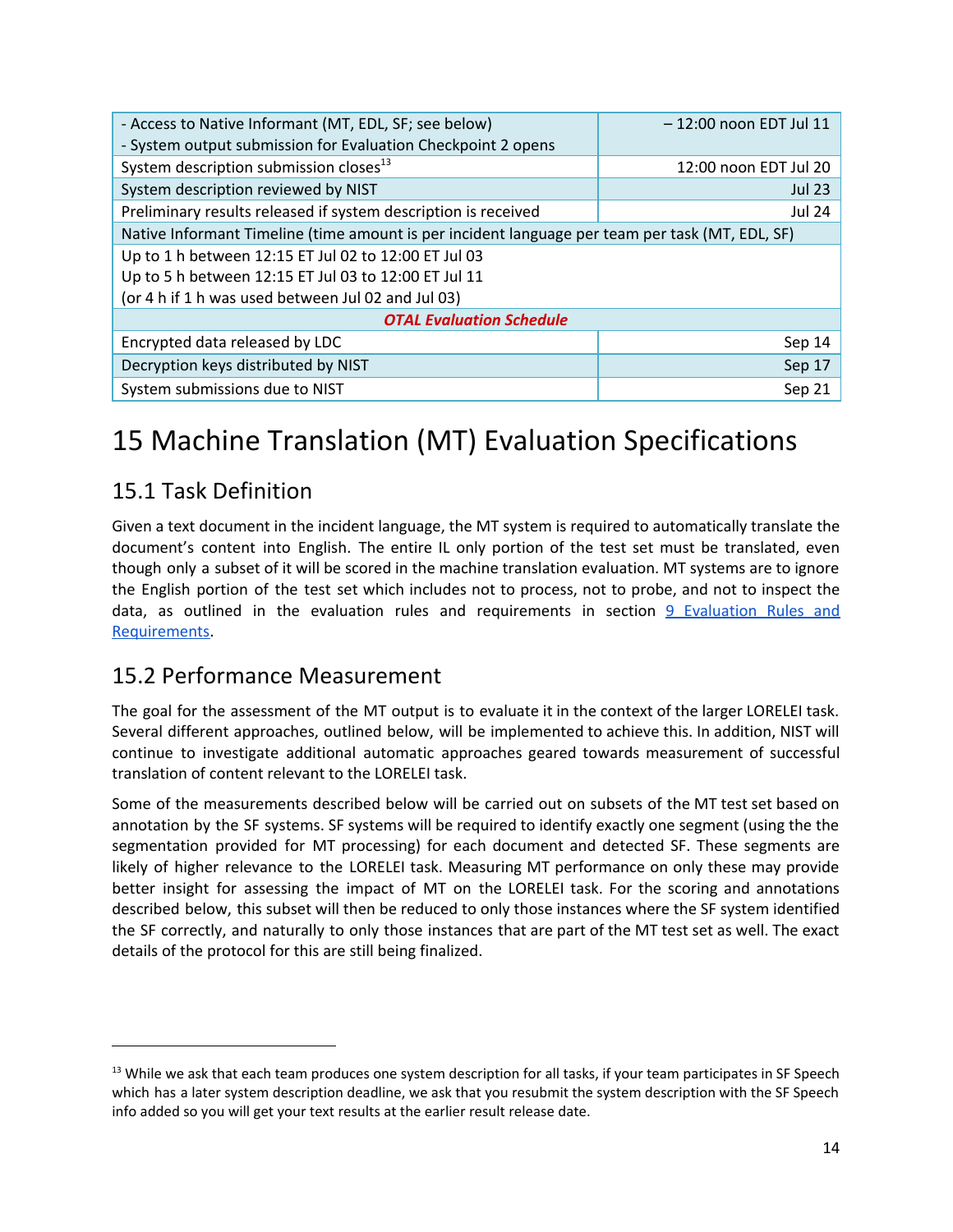### 15.2.1 Evaluation of Impact of Machine Translation on Situation Frame Performance

In order to assess the degree to which MT aids SF performance, SF scoring will be performed on the reference translation and selected MT outputs in addition to SF scoring on the source. This will naturally be limited to those SF systems that have the capability of processing English translations, not just the source data directly. This will allow for a comparison of SF performance on:

- the source data.
- the English reference translation, and
- the English MT output.

Additionally, it will allow for a correlational analysis of automatic SF and MT scores on the same English MT output (see section 15.2.2 [Automatic](#page-14-0) MT Metric Scoring below for automatic MT scores that will be computed).

#### <span id="page-14-0"></span>15.2.2 Automatic MT Metric Scoring

The MT output will also be scored with fully automatic MT metrics, to include METEOR and potentially others. Scoring will be done using a single reference translation. Case will be preserved. Normalizations may be implemented for scoring purposes as necessary for the domains and data encountered, such as preventing URLs from being tokenized into multiple pieces.

Scoring will be performed separately for different portions of the MT subset of set E:

- 1. The entire MT subset of set E, with scores at the system, document, and segment levels,
- 2. The subset of SF justification segments described above.

#### <span id="page-14-2"></span>15.2.3 Human MT Assessment

An additional human assessment step may be performed, in which assessors will judge MT output on the subset of SF justification segments (and potentially surrounding segments) as to whether the MT would allow for the identification of the correct situation frame. The exact details of the protocol for this are still being finalized.

#### <span id="page-14-1"></span>15.3 MT System Output Format

MT systems are required to output the translation conforming to the lorehlt-mt-v1.2.dtd<sup>14</sup>. A sample MT system translation file is given below:

```
<?xml version="1.0" encoding="utf-8"?>
<!DOCTYPE mteval SYSTEM "lorehlt-mt-v1.2.dtd">
<mteval>
  <tstset>
    <doc docid="NW_ARX_UZB_164780_20140900">
      <seg id="segment-0"> Who did vaccinations first?</seg>
      <seg id="segment-1"> Go to navigation, search</seg>
      …
    </doc>
  </tstset>
</mteval>
```
<sup>14</sup> <ftp://jaguar.ncsl.nist.gov/lorehlt16/lorehlt-mt-v1.2.dtd>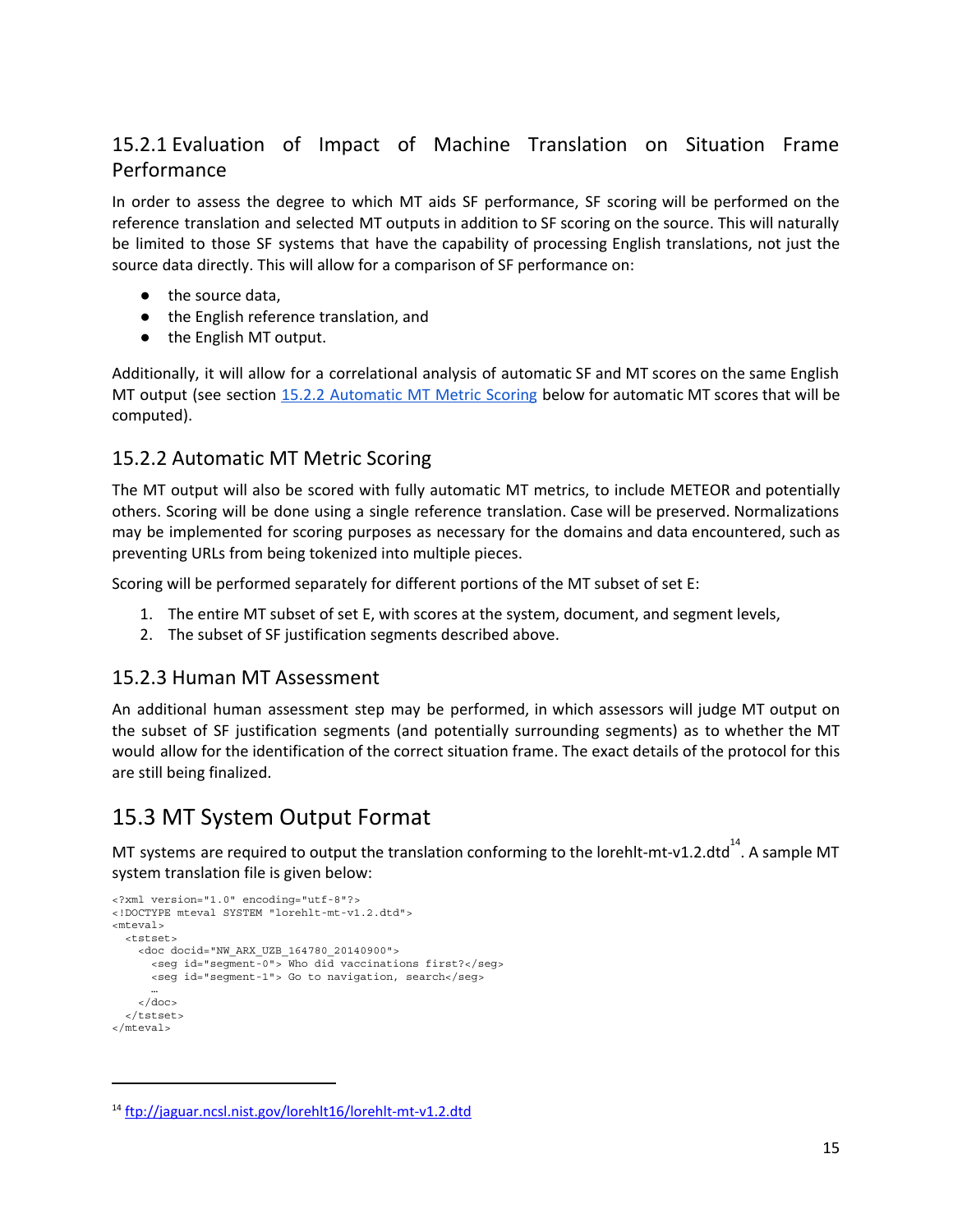The value of each doc docid attribute or seg id attribute must match exactly to that used in the original LTF file.

Note that there is one MT system output file for each MT system input file, and the output file must have the same name as the input file.

## 15.4 System Submission Format

The MT system output files as described in 15.3 MT [System](#page-14-1) Output Format should be placed into flat-file hierarchy and compressed into a .tgz or .zip file. There are no restrictions on the submission file name besides the suffix '.tgz' or '.zip'.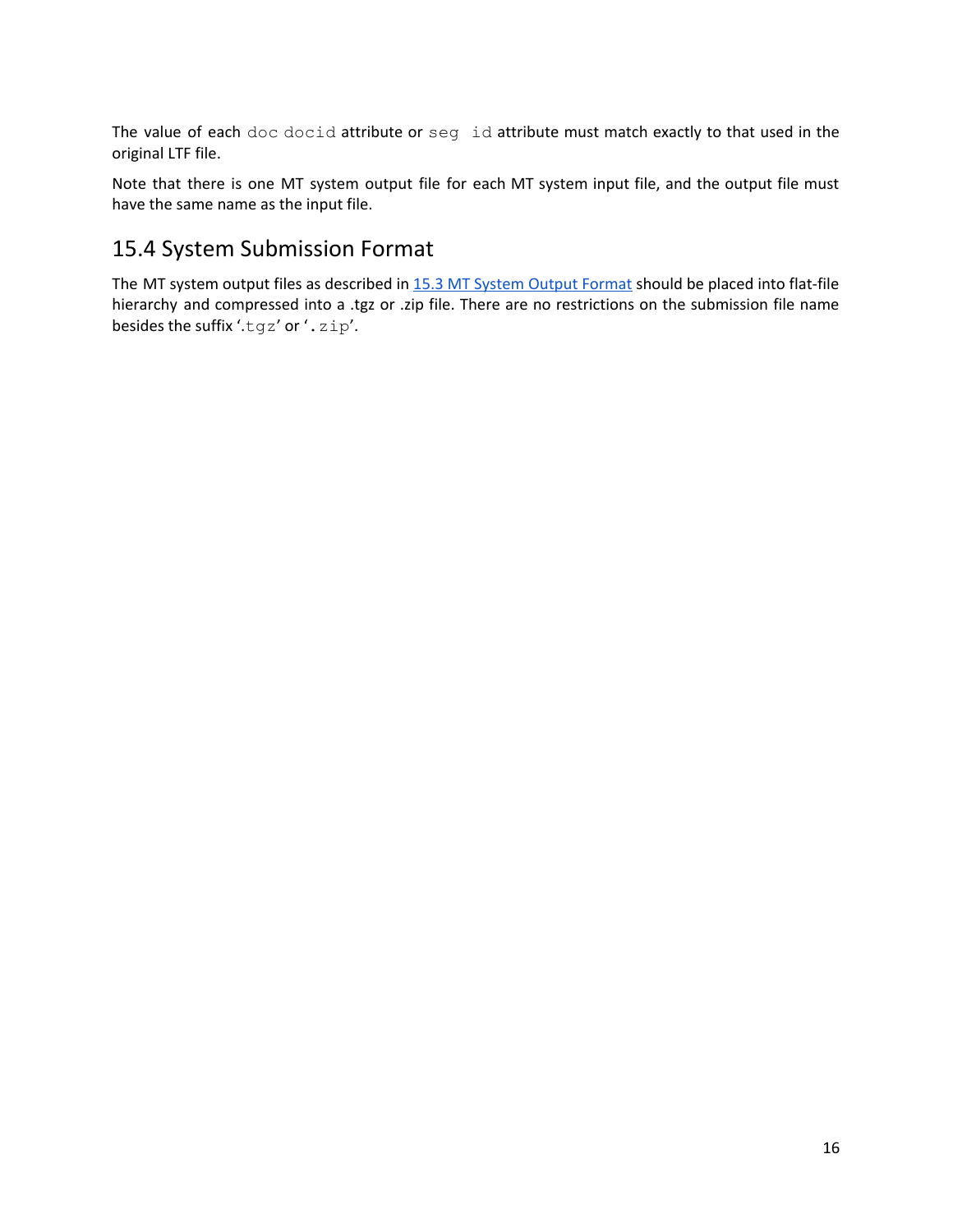# <span id="page-16-0"></span>16 Situation Frame (SF) Evaluation Specifications

### 16.1 Task Definition

Given a collection of text and speech documents, in the incident language and/or English, an SF system is required to automatically identify zero or more situation frames covered in the document and build a knowledge base (KB) of situations by identifying situation frames for a particular situation type and place (geographic location) within each document. The combination of type and place uniquely identifies a situation. Additional attributes may be included with the situation frame or situation. For the place field, the participants are to choose a place name from a comprehensive repository of place names (e.g. GeoNames) that the LDC will provide. For scoring purposes, the place name should match precisely the reference, and partial credit will not be given for partial overlap or containment. For instance, if the reference points to a repository entry for "Reston, VA" and the SF system reports repository entry of "Fairfax County, Virginia", the place field of the frame will be considered labeled wrong despite "Reston" being in "Fairfax County" because the annotator was able to determine the location more precisely from the source document, and the SF system is expected to do the same.

A **document-level situation frame** has the following **required** structure ( text-only\*; need-type-only†):

- **DocumentID**: The document from which the SF was extracted
- **Type**: The situation type, from a fixed set of needs / issues. One of "evac", "food", "infra", "med", "search", "shelter", "utils", or "water" for a need frame. Or, one of "regimechange", "crimeviolence", or "terrorism" for an issue frame.
- **Place KB ID**: The KB ID of the location at which the situation is/was present, from the KB provided by LDC. In the event that the system is confident that no place should be associated with the frame, the system is expected to return an empty string in this field.
- **Status**: The temporal need or issue status of the situation. For "need" frame either "past", "current", or "future"; for "issue" frame either "current" or "not\_current".
- **Confidence**: How confident the system is in the creation of the situation frame from the document, ranging from 0 to 1, inclusive.
- **Justification\_ID**\*: The segment ID of one segment from the source document justifying the creation of the situation frame. This field is required for LORELEI performers but is optional for open participants<sup>15</sup>. Please note that the "Justification" field this year is used for human assessment purposes for MT (see 15.2.3 Human MT [Assessment\)](#page-14-2), and NIST may use this information for various exploratory measurements.
- **Resolution**†: Either "sufficient" or "insufficient" (also if not known to be sufficient, considered "insufficient").
- **Urgent**: Either "true" or "false" (note, this field is required for both "need" and "issue" frames)

The LDC will create a gold standard collection of document-level situation frames, which will be aggregated prior to scoring to create a list of KB-level situations.

The entire test set must be processed even though only a subset of documents will be scored in the SF evaluation. Systems must provide at least the **DocumentID**, **Type**, **Place\_KB\_ID**, **Status**, **Resolution**, and

<sup>&</sup>lt;sup>15</sup> This year, human assessment will only focus on the text documents and the Justification field for the speech documents will be ignored, if reported.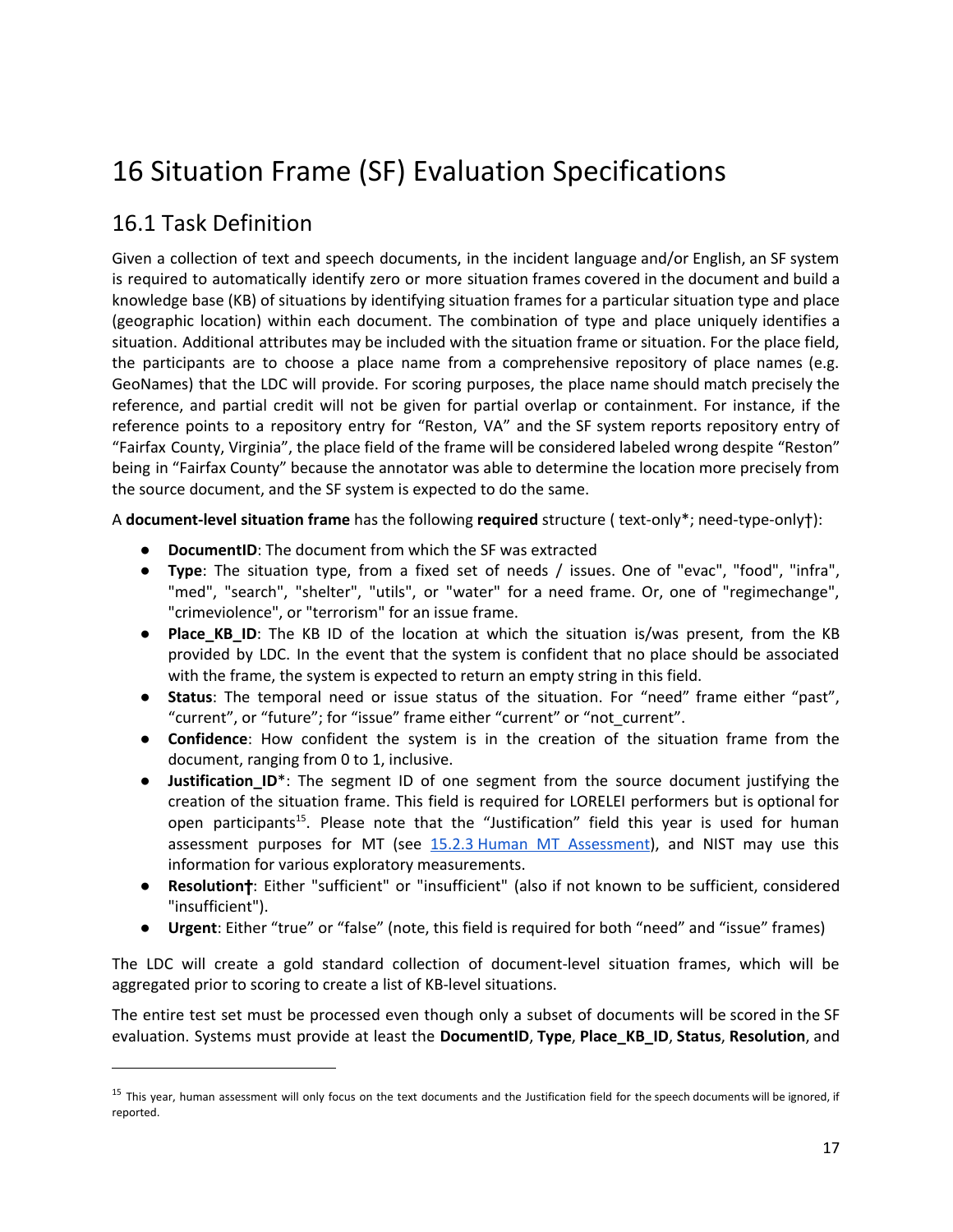**Urgent** fields for each situation frame in order to be evaluated. The diagnostic metrics also require the **Confidence** field to be meaningful.

### 16.2 Performance Measurements

The conceptual use of SF technology is to support downstream applications that aggregate SF outputs to provide situational awareness using a variety of data sources that differ substantially with respect to the density of SFs and that simultaneously provides detailed supporting information about the situation. Thus, systems must directly support both low miss and low false alarm application scenarios as well as provide high quality supporting information.

This year's SF evaluation will start addressing the aggregation test case by introducing the concept of "KB-level situations". During the scoring phase, the situation frames from each system submission will be labeled for gravity and grouped into KB-level situations as described further in this section. NIST will focus on evaluating (1) correct identification of the KB-level situations and (2) inference of gravity of KB-level situations.

The primary SF system performance metric is nDCG. The rationale for the choice of nDCG as the primary metric is centered around the needs of the analyst. From the perspective of the T&E team there needs to be a single primary metric for which the participants can optimize their systems. This metric should represent as much as possible the desired needs of the analyst that will be using the system. For situational awareness the analyst would be focusing on different situations that require analyst's attention. Therefore for this year the evaluation focuses on KB level situations instead of single situation frames.

The system would provide the analyst a list of situations. While it is desired for the list to be of good precision and good recall, it is more important not to miss urgent situations that are ongoing and require immediate attention than those that are less urgent, or have already been resolved. A cumulative gain (CG) metric addresses this requirement and gives higher gain to more urgent situations that are correctly identified than less urgent situations or situations that are not current anymore. Additionally, there is going to be potentially many more situations than the analyst can focus on at once. Therefore it is important to present the analyst the list of situations in an order such that higher priority situations appear closer to the top of the list. To address this stipulation, a cumulative gain needs to be discounted based on the position of the situation in the list. In order to compare performance of the system across multiple lists of situations we normalize the final score and arrive at an nDCG metric.

To determine which situations are more important for the purpose of this evaluation, a notion of gravity is introduced. A situation frame is considered grave if it is "current", "urgent", and "unresolved". The number of grave situation frames in a KB-level situation is meant to indicate the magnitude and seriousness of the situation. Therefore, the gain in the nDCG metric will be assigned based on the number of grave situations and will be determined once the situation frame annotations become available. For illustrative purposes, a KB-level situation with 25 or more grave situation frames could be assigned a "High" gain, 10-25 grave situation frames assigned a "Medium" gain, and less than 10 assigned a "Low" gain, where gain might be set to 5 for a "High" KB-level situation gravity, 3 for a "Medium" situation gravity and 1 for a "Low" situation gravity.

Note that the systems will get credit for all correctly identified situations, not just current, urgent & unresolved. If a system occasionally mislabels fields, but the KB-level situations still end up in the right order, the system could still get the highest possible nDCG score. The score decreases with false alarms (KB-level situations that don't exist), and/or by listing less grave situations before more grave ones.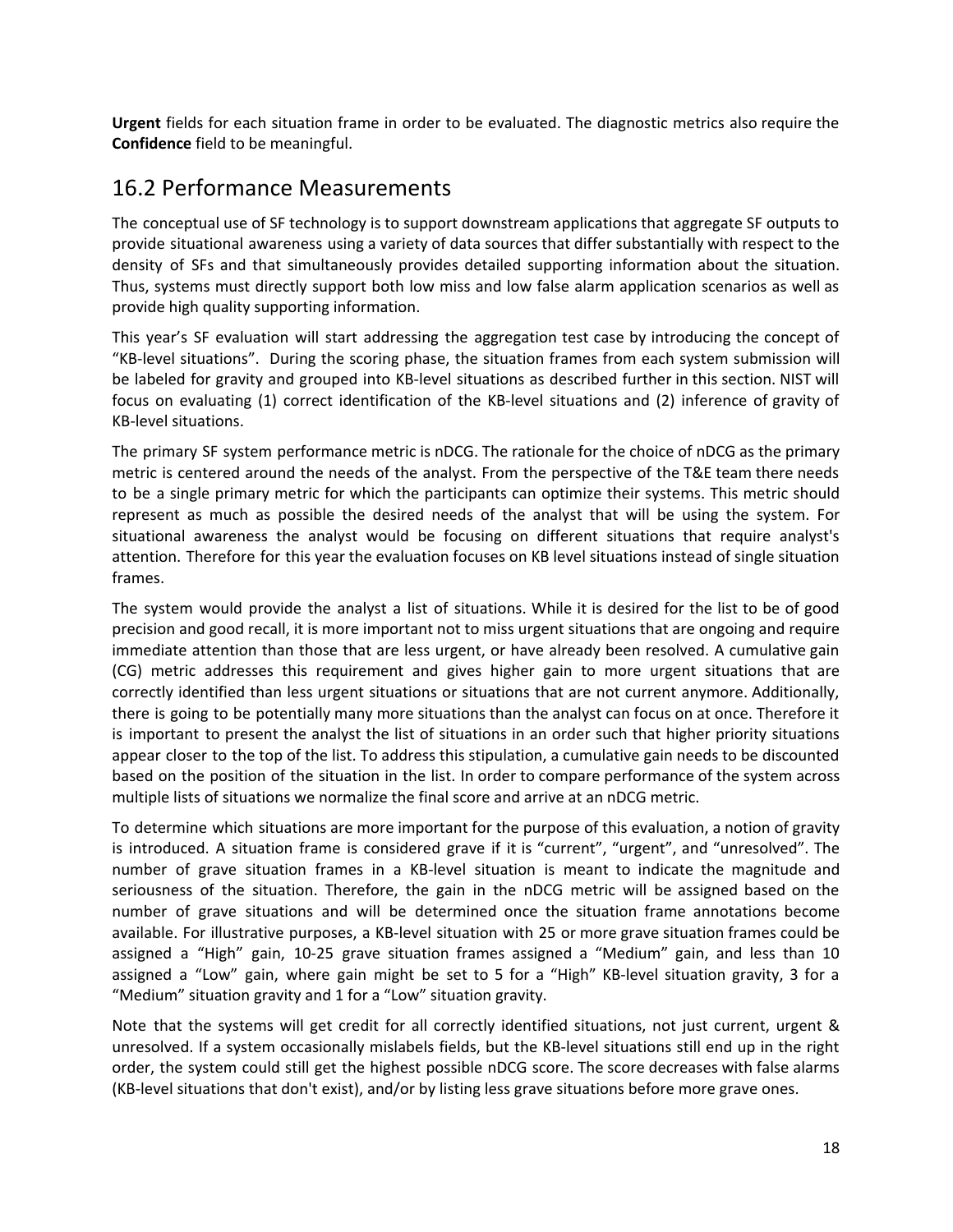The nDCG metric alone might be too broad to be indicative of areas where the systems fail, and what system components need to be improved, but since the participants' systems are complex and vastly differ in architecture, a narrower performance metric that is useful for one participant might not be useful for another, and does not provide a part-by-part comparison of systems. In order to help facilitate teams' R&D efforts NIST will provide a variety of other metrics for diagnostic purposes during the analysis phase. Two types of diagnostic metrics will be reported to evaluate system performance with respect to finding all the correct situation frames: macro-averaging metrics to evaluate systems' ability to correctly identify situations through detection and clustering of document-level situation frames, and KB-level situation metrics to evaluate systems' ability to infer situation gravity.

Detected situation frames will be linked to KB-level situations by "type" and "place"; and as a simplifying assumption this year, participants should consider all situation frames with a common type and location to refer to the same KB-level situation.

This year, multiple references will be used for scoring as well. The Precision and Recall metrics in this section are short for Occurrence Weighted Precision and Occurrence Weighted Recall. The weights for each frame are determined by the number of occurrences in the combined reference with respect to equivalence class. False positives are given a weight of 1 for the purposes of computing Occurrence Weighted Precision.

### 16.2.1 Annotation of Urgency and Its Interpretation for Scoring Purposes

Due to poor inter-annotator agreement for urgency decision on Situation Frames, for Y3 LDC will use a new approach designed for better consistency. Annotators will label two features: "Severity" and "Scope". Severity indicates the most severe likely outcome based on what is/was expressed in the document, and scope indicates the highest number of people potentially affected. The two metrics are considered orthogonal and each can assume four possible values. Scope can be of "Individual/ Small Group", "Large Group", "Municipality", "Multiple Municipalities"; severity can be of "Inconvenience/Discomfort", "Non-life Threatening Injury or Destruction", "Possible Loss of Life", "Certain Loss of Life". Since the SF participants continue this year to label "Urgent" frames with a binary label, the "Scope" and "Severity" annotations are combined and converted to the single binary value for scoring purposes as follows: if a situation frame is of at least the scope of a "Large Group", or severity of at least "Non-life Threatening Injury or Destruction", the frame will be considered urgent.

#### 16.2.2 Primary Metric: Normalized Discounted Cumulative Gain Metric

To evaluate systems' ability to infer situation gravity at the KB-level, Normalized Discounted Cumulative Gain (nDCG) metric will be computed. We consider the gravity of a situation to be the number of constituent situation frames that are current, urgent, and unresolved for a particular KB-level situation. nDCG uses a graded relevance scale of KB-level situations in the result set, measuring the gain (usefulness) of a given KB-level situation based on its position in the result list. Situations are binned by gravity and assigned gains based on the bin (e.g. "High": 5 points, "Mid": 3 points, "Low": 1 point). For scoring purposes the focus is on systems' ability to correctly order situation frames "High" before "Mid" before "Low", and the complete ordering is not important. Thus, the gain is accumulated from the top of the result list to the bottom and the gain of each result discounted at lower ranks and then normalized.

Normalized Discounted Cumulative Gain is defined as follows:

$$
nDCG_p = \frac{DCG_p}{IDCG_p}
$$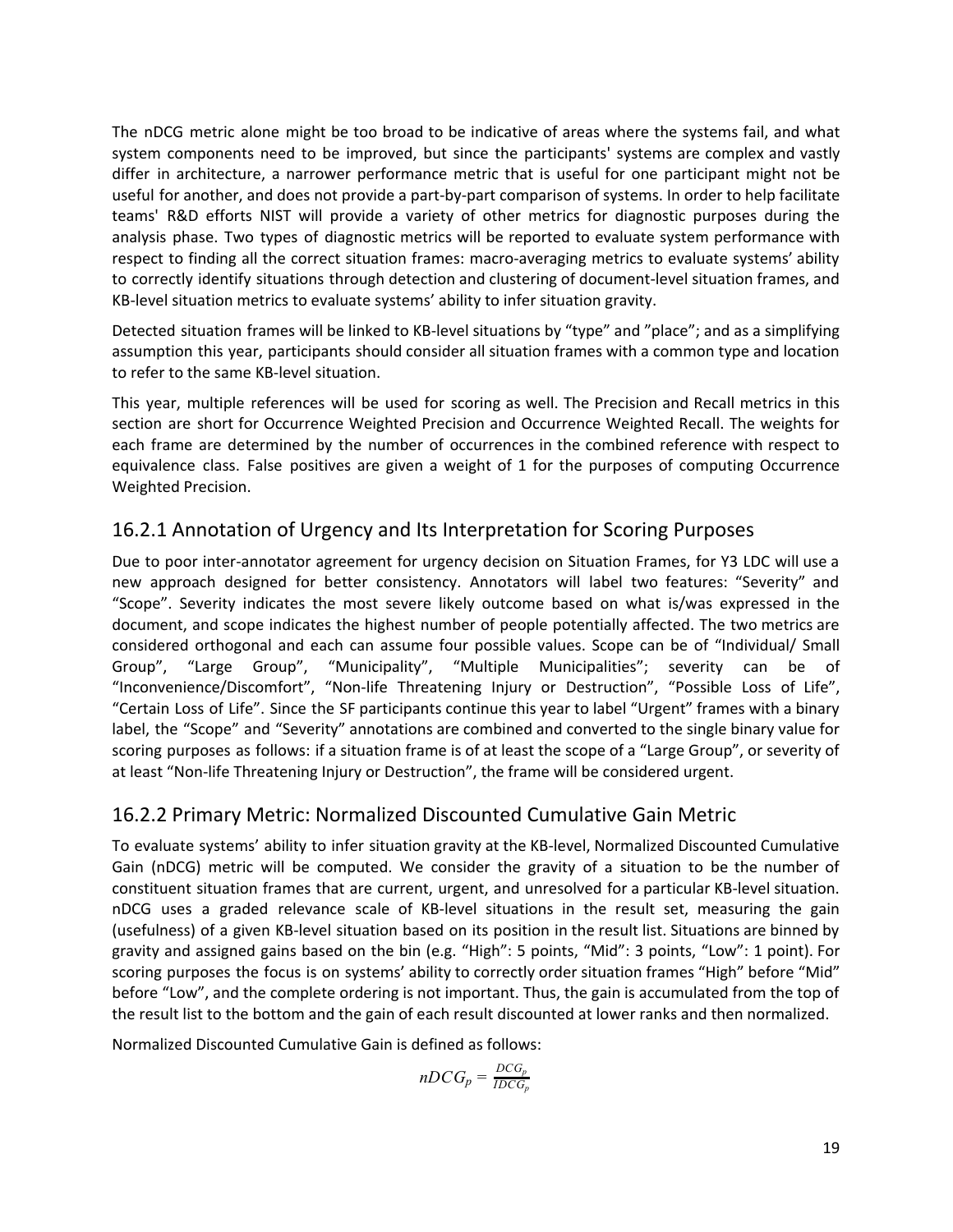where *DCG<sub>p</sub>* is Discounted Cumulative Gain at rank *p* (the first p gravest KB-level situations) and is defined as:

$$
DCG_p = \sum_{i=1}^p \frac{Gain_i}{log_2(i+1)}
$$

where  $Gain_i$  is the gain value of KB-level situation  $i$ .

Ideal Discounted Cumulative Gain (IDCG) is the best possible DCG. It is used as a denominator to normalize the DCG of the system and is calculated by applying the *DCG<sup>p</sup>* formula above to the sorted reference list of KB-level situations.

#### <span id="page-19-0"></span>16.2.3 Diagnostic Metrics

Diagnostic metrics over KB-level situations will be evaluated and scored using the notion of equivalence classes of:

- *● type, place*
- *● type, place, status*
- *● type, place, status, relief*
- *● type, place, status, urgency*
- *● type, place, status, relief, urgency*
- *● type, place, status, relief, urgency* (filtering only for urgent and unresolved frames) 16

These equivalence classes determine what it means for a given SF frame to be relevant in each KB level situation. Reported metrics include "Mean Average Precision" and "Macro-Average Recall". In Average Precision each correctly detected SF is counted as "relevant", and we consider the ranking of SFs ordered by confidence. The gold standard comprises the known relevant frames. "Mean Average Precision" is the overall metric of all Average Precision metrics averaged across all KB-level situations, and "Macro-Average Recall" is the overall recall metric averaged across all KB-level situations.

Mean Average Precision is defined as follows:

Mean Average Precision = 
$$
\frac{\sum_{q=1}^{8} AP(q)}{Q}
$$

 $\theta$ 

where

*Q* - is the total number of KB-level situations

 $AP(q)$  - is the average precision of KB-level situation *q* and is defined as:

$$
AP = \frac{\sum_{k=1}^{n} (Precision(k) \times rel(k))}{\text{\# of relevant docs}}
$$

 $rel(k)$  equals 1 if  $k$  is a relevant situation frame, 0 otherwise

Macro-Average Recall is the average of Recall measures across all KB-level situations and is defined as follows:

 $16$  To measure the finer grain system performance with respect to gravity, the same macro-averaged precision/recall measures as described above will be used but only considering the set of "urgent", "unresolved" situation frames for a given "current" situation as relevant.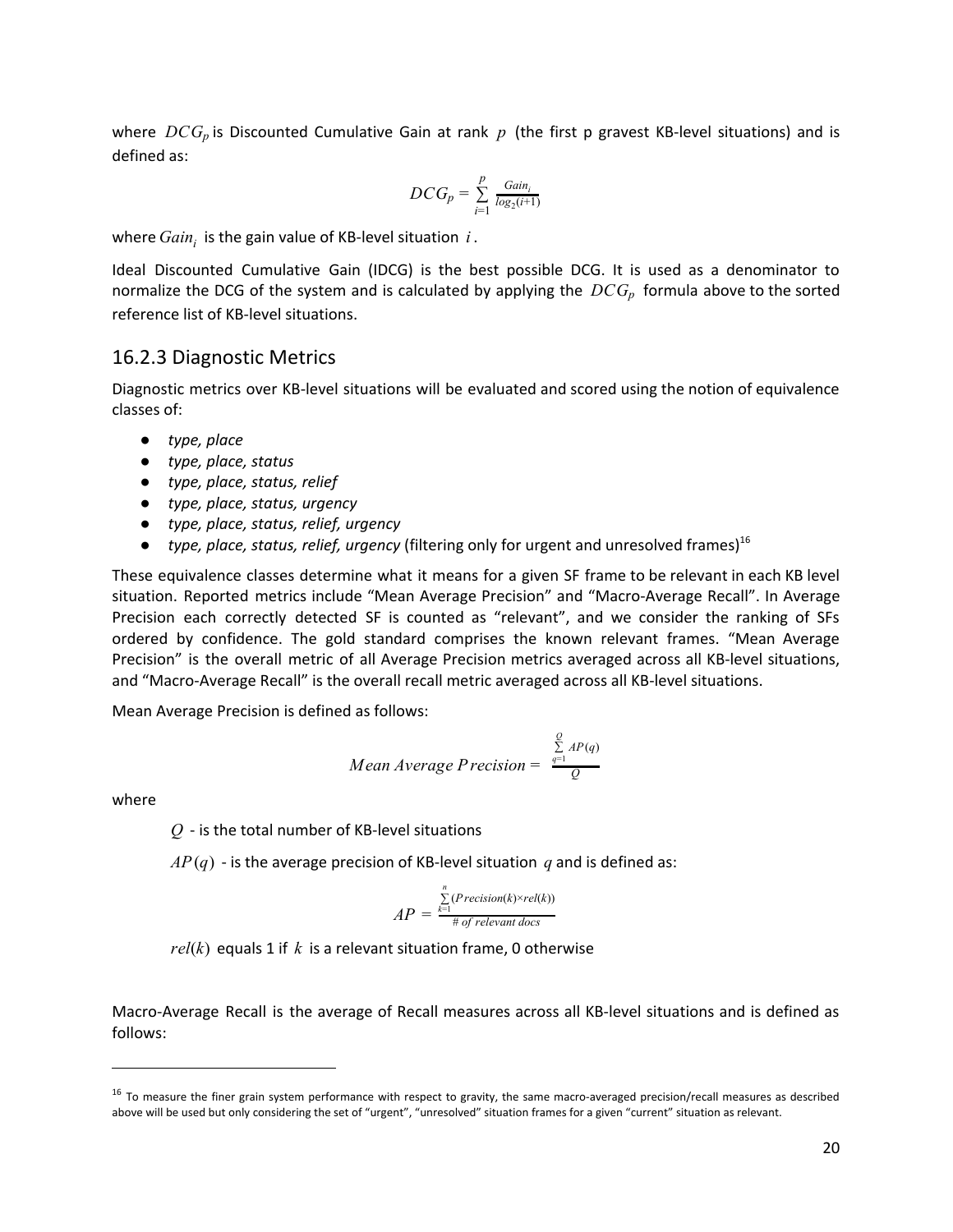$$
Maccro - Average Recall = \frac{1}{n} \sum_{j=1}^{n} R_j
$$

where

*n* is the number of KB-level situations

 $R_j$  is the recall measure of KB-level situation  $j$  and is defined as

$$
R = \frac{TP}{TP + FN}
$$

#### 16.2.4 Diagnostic KB-level Precision at *k* Metric

Another KB-level situation metric is Precision at N, where N is a number of situations above a certain gravity threshold in the "High" category. The KB-level situations generated by participants' systems will be sorted by gravity and the top N situations will be compared to the sorted reference list of KB-level situations using the precision metric as follows:

*Precision*(*k*) , precision at cut-off *k* , defined as:

$$
Precision(k) = \frac{TP(k)}{TP(k) + FP(k)}
$$

#### 16.2.5 Diagnostic Precision-Recall Curves

For each system submission and for each equivalence class a Precision-Recall (PR) curve will be generated, with each point of the curve corresponding to a recall on the x axis and precision on the y axis. The curve will be produced by ordering the situation frames by confidence in descending order and sweeping across the confidence values in the system output calculating precision and recall at each situation frame. Additionally, the plot if each curve will include the Area Under the Curve (AUC) as an aggregate metric.

### 16.3 Scoring Procedure

This section uses a high-level pseudocode to describe the steps in the scoring process. Please note that some loops can be folded for efficiency in the scorer, but are repeated below to provide better clarity of the scoring procedure. See Appendix A - SF Scoring Example.

First, we group reference situation frames and system situation frames into subsets of unique "type" and "place" that represent KB-level situations. Then, we sort each system subset in descending order using the "Confidence" field.

Then, for each equivalence class described in section 16.2.1 [Diagnostic](#page-19-0) Metrics we compare the set of system output frames against the set of reference frames to compute the metrics:

#### **Compute primary metric:**

- 1. Normalized Discounted Cumulative Gain:
	- 1.1. Count the number of grave situation frames in each reference KB-level situation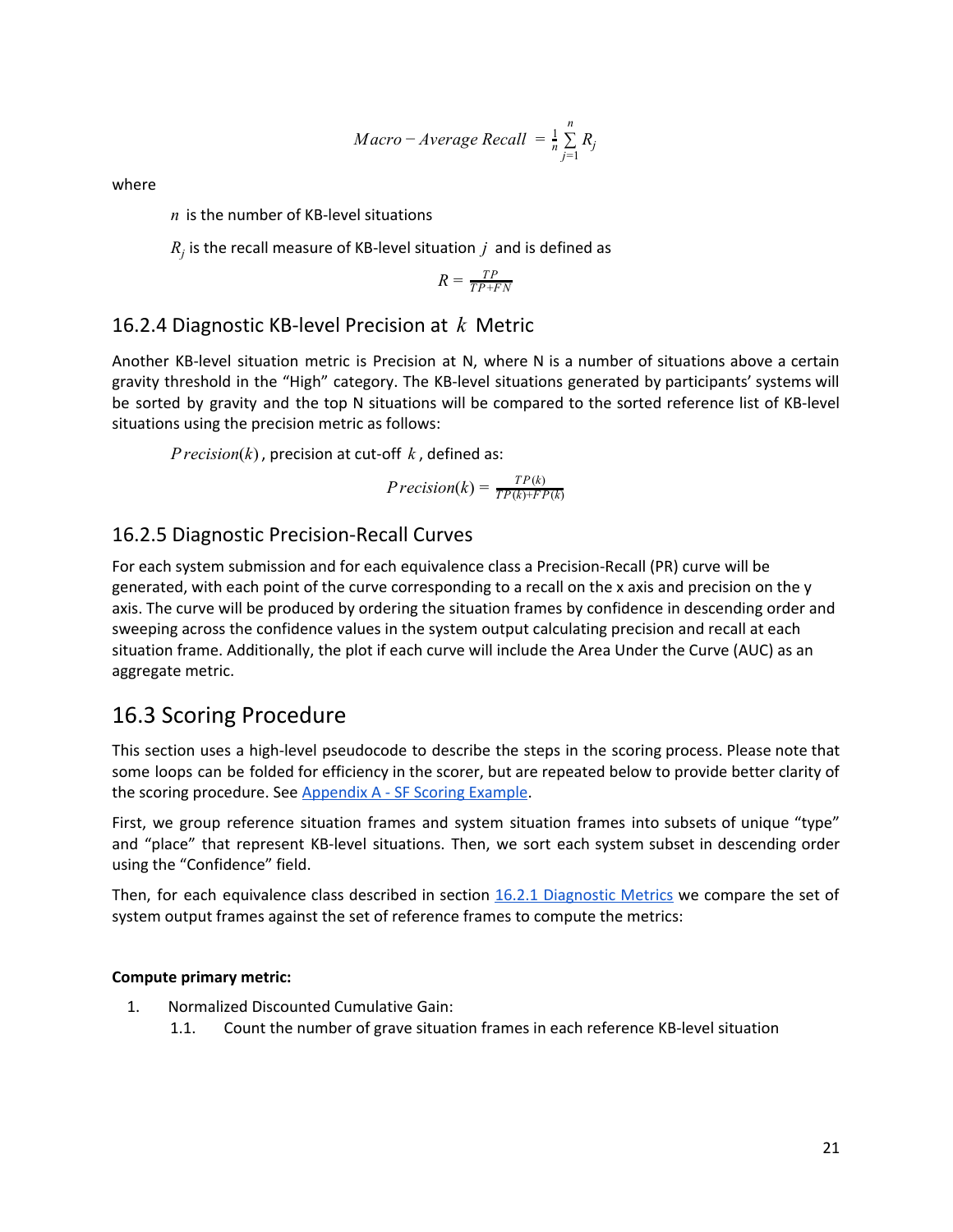- 1.1.1. Based on Gravity, assign gain $^{17}$  value to each reference KB-level Situation
- 1.1.2. Sort the reference KB-level situations by gain in descending order
- 1.1.3. Compute Ideal Discounted Cumulative Gain (IDCG) for normalization purposes
- 1.2. Count the number of grave situation frames in each KB-level situation that the participant system reported
	- 1.2.1. Order KB-level situations in descending order by number of Grave situation frames
	- 1.2.2. Compute Discounted Cumulative Gain
- 1.3. Normalize the Discounted Cumulative Gain from previous step, using IDCG
- 2. Precision at N:
	- 2.1. Sort reference KB-level situations in descending order by number of grave situation frames
	- 2.2. Sort KB-level situations that the participant system reported in descending order by number of grave situation frames
	- 2.3. For N from 1 to the total number of KB-level situations
		- 2.3.1. Compute Precision of subset of first N KB-level situations

Compute diagnostic metrics, for each **equivalence class**:

- 3. Mean Average Precision:
	- 3.1. For each reference KB-level situation Q:
		- 3.1.1. Find the matching "type, place" system KB-level situation
		- 3.1.2. Compute Average Precision of each system KB-level situation, ordering Situation Frames by "Confidence"
	- 3.2. Compute the mean of the Average Precisions from the previous step over all KB-level situations
- 4. Macro-Average Recall
	- 4.1. For each reference KB-level situation Q:
		- 4.1.1. Find the matching "type, place" system KB-level situation
		- 4.1.2. Compute the Recall of each KB-level situation
		- 4.1.3. Compute the average of all Recalls from previous step

Compute situation frame metrics:

- 5. PR Curves:
	- 5.1. Remove all frames below the current confidence threshold
	- 5.2. Transform the remaining frames to the current equivalence class
	- 5.3. Calculate True Positives, False Positives and False Negatives taking into account the fields of the current equivalence class
	- 5.4. Calculate Precision and Recall

<sup>&</sup>lt;sup>17</sup> Each situation will be assigned "gain" value representing High, Medium, or Low gain based on the number of grave situation frames in the KB-level situation in question. The range of grave situation frames that corresponds with each gain level, as well as the gain values will be determined by NIST at a later stage of the evaluation after analyzing the annotated datasets from LDC for this year's evaluation, once they become available.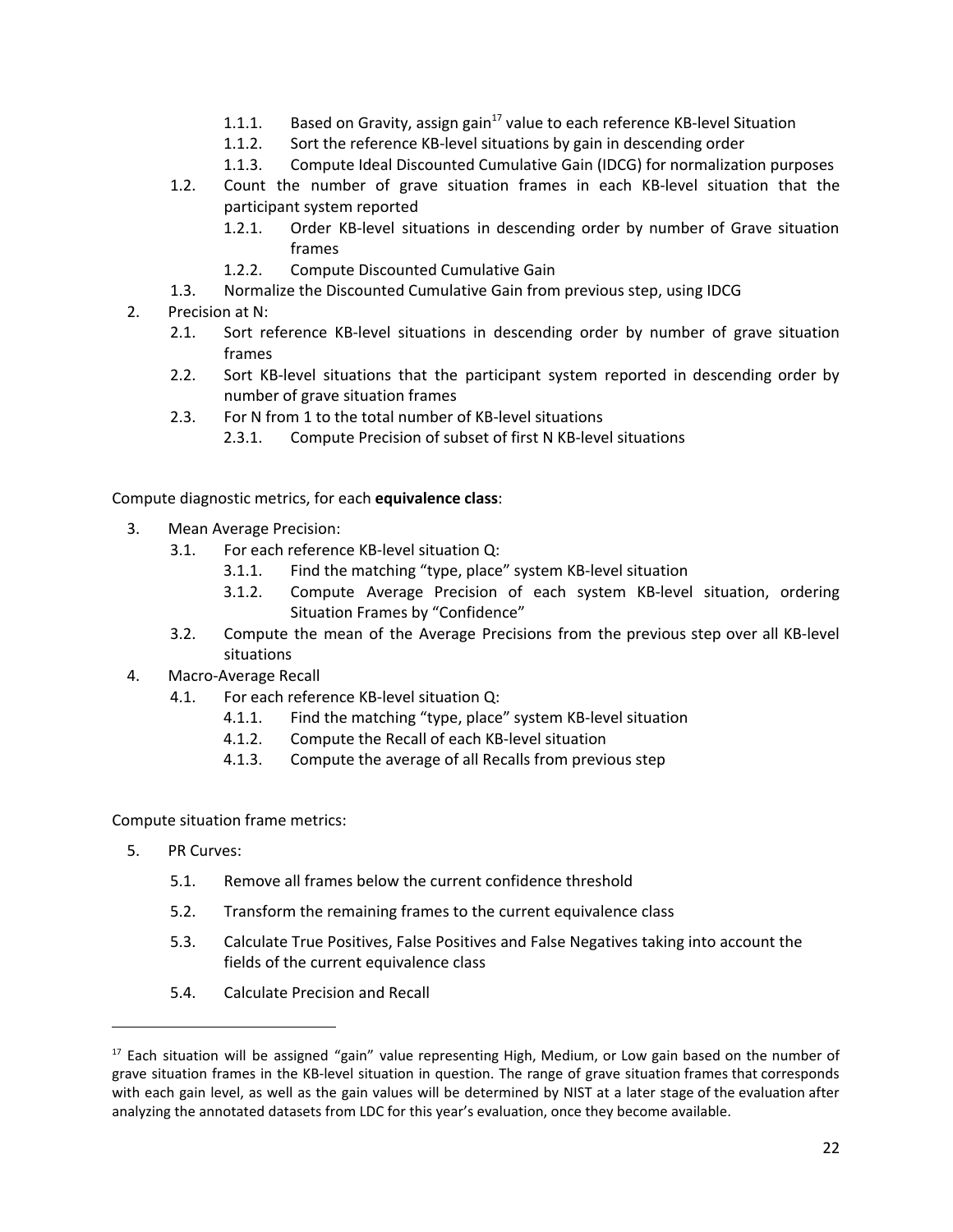### <span id="page-22-0"></span>16.4 System Output Format

The system output structure is a JSON structure and should conform to the json schema. The latest schema (version 2, filename: "LoReHLT18-schema\_V2.json") along with the latest LoReHLT Frame Scorer software package (LoReHLT18\_SF\_Scorer\_0.9) can be downloaded from the official LoReHLT '18 webpage. Note that the schema version and the scorer version will be different (updated) from the last year's evaluation and will be made available as soon as they are ready. Contained below is a simple example of the system output structure for this year's SF task.

```
\Gamma{ "DocumentID": "CMN_NG_000031_20080707_80020000G",
    "Type": "infra",
    "Place_KB_ID": "KBID099324",
    "Status": "current",
    "Confidence": 0.4,
    "Justification": "segment-5",
    "Resolution": "insufficient",
    "Urgent": false},
  { "DocumentID": "CMN_NG_000031_20080707_80020000G",
    "Type": "shelter",
    "Place_KB_ID": "KBID085430",
    "Status": "not_current",
    "Confidence": \overline{0.6},
    "Justification": "segment-7",
    "Resolution": "insufficient",
    "Urgent": false}
]
```
### 16.5 System Submission Format

The SF system output files as described in section 16.4 System Output [Format](#page-22-0) named "system output.json". There are no restrictions on the submission file name besides the suffix ".tgz" or ".zip".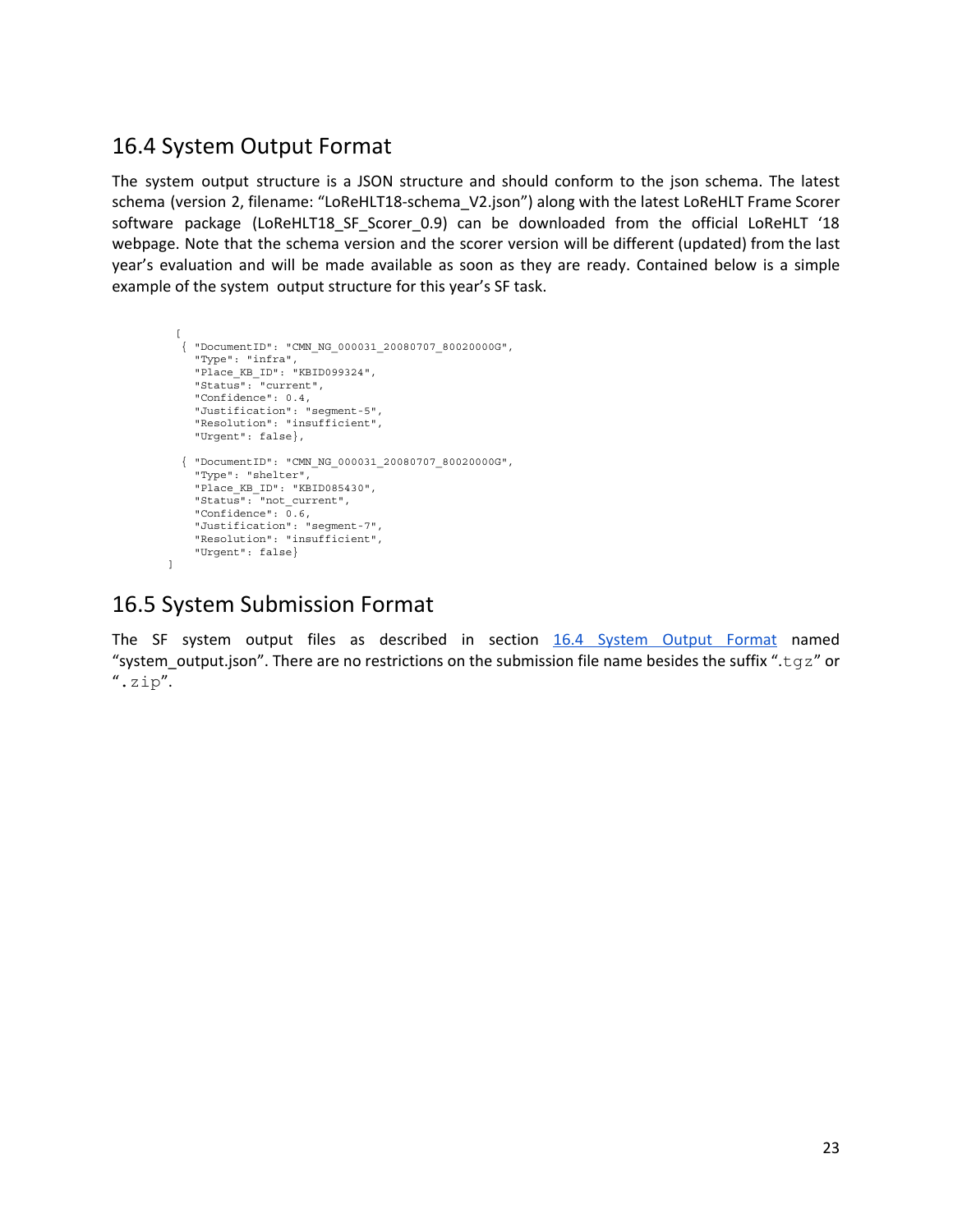# <span id="page-23-0"></span>17 Entity Discovery and Linking (EDL) Evaluation Specifications

## 17.1 Task Definition

Given a document collection in the incident language (IL) and English, an EDL system is required to automatically identify entity mentions, classify them into predefined entity types, and link them to a pre-assembled Knowledge Base (KB). In addition, for entity mentions that do not have KB entries, i.e. NIL entity mentions, an EDL system must cluster them.

For documents in IL, the mention type is still limited to named mentions as before, but for English documents, an EDL system must also discover and link nominal mentions. NIST will report scores with and without English nominal mentions.

The entity types continue to be Geo-Political Entity (GPE), Location (LOC) including Facility (FAC) as defined in other entity-related tasks, Person (PER), and Organization (ORG).

For more details on the NER part, please consult LDC's Simple Named Entity Annotation Guidelines. LDC has also released EDL annotation guidelines specifically tailored for LOREHLT. Both are available where LORELEI materials are stored. If you are an open participant and do not have direct access to the web site, please contact LDC at [lorelei-poc@ldc.upenn.edu.](mailto:lorelei-poc@ldc.upenn.edu)

Participants may also refer to TAC KBP 2016 for EDL annotation guidelines, a copy of which can be accessed at: [https://tac.nist.gov/2016/KBP/guidelines/TAC\\_KBP\\_2016\\_EDL\\_Guidelines\\_V1.1.pdf](https://tac.nist.gov/2016/KBP/guidelines/TAC_KBP_2016_EDL_Guidelines_V1.1.pdf)

## 17.2 Knowledge Base (KB)

The reference KB – all in English and one each IL – will consist of four input sources as follows. For details, please refer to the relevant document released by LDC.

- 1. GeoNames (<http://www.geonames.org/>) for GPE and LOC entities;
- 2. CIA World Leaders List [\(https://www.cia.gov/library/publications/world-leaders-1/](https://www.cia.gov/library/publications/world-leaders-1/)) for PER entities;
- 3. Appendix B of the CIA World Factbook for ORG entities [https://www.cia.gov/library/publications/resources/the-world-factbook/appendix/appendix-b.h](https://www.cia.gov/library/publications/resources/the-world-factbook/appendix/appendix-b.html) [tml](https://www.cia.gov/library/publications/resources/the-world-factbook/appendix/appendix-b.html) ;
- 4. Manually augmented incident-, region- and/or domain-relevant PER and ORG entities that do not appear in (1) through (3).

A small sample KB will be distributed before evaluation so that new participants may become familiar with the format. The sample KB will include a few examples of manually augmented entries, unrelated to any IL's to avoid exposing evaluation-sensitive information.

### 17.3 Performance Measurements

Scoring metrics from the TAC KBP 2016/2017 EDL task will be extended to the EDL task. Specifically, Precision, Recall and F1 scores will be reported for the following metrics: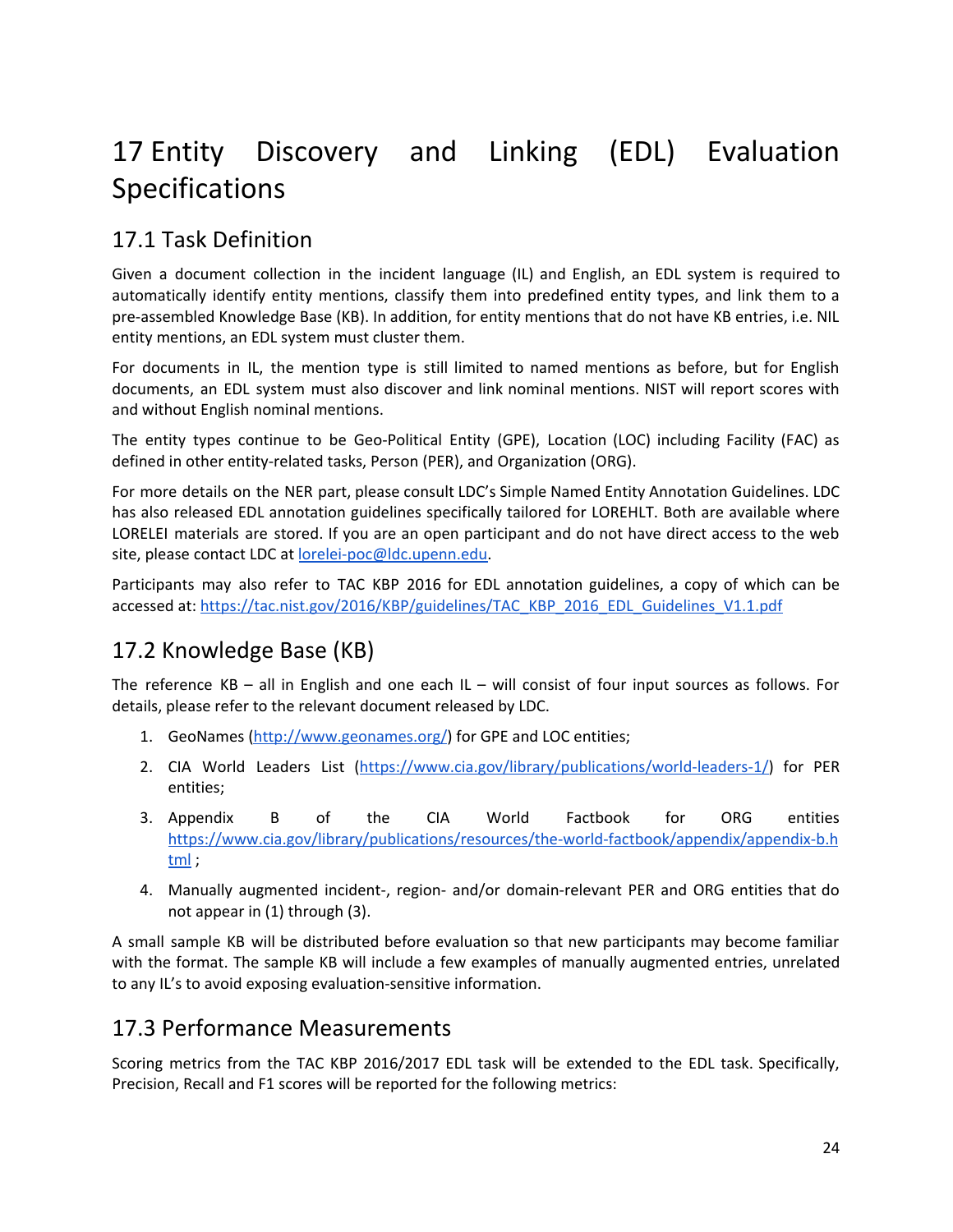#### **Mention Evaluation**

- strong\_mention\_match (NER)
- strong typed mentin match (NERC)
- overlap\_maxmax\_micro
- overlap\_maxsum\_micro
- overlap\_summax\_micro
- overlap\_sumsum\_micro

#### **Linking Evaluation**

- strong\_typed\_all\_match (NERLC)
- strong\_typed\_link\_match (NELC)
- strong\_typed\_nil\_match (NENC)

#### **Tagging Evaluation**

● entity\_match (KBIDs)

#### **Clustering Evaluation**

- Mention ceaf (CEAFm)
- Typed\_mention\_ceaf (CEAFmC)
- Typed\_mention\_ceaf\_plus (CEAFmC+)

#### **Clustering Diagnostics**

- mention ceaf;docid=<micro> (CEAFm-doc)
- mention\_ceaf:is\_first:span (CEAFm-1st)

For more details on these metrics, refer to section 2.2 in the 2015 KBP overview paper at <http://nlp.cs.rpi.edu/paper/kbp2016.pdf> and section 14.2 in the 2016 LoReHLT evaluation plan at [https://www.nist.gov/file/326366.](https://www.nist.gov/file/326366)

The EDL scorer is posted at <https://github.com/wikilinks/neleval>.

### 17.4 System Output Format

An EDL system is required to automatically generate an output file, which contains one line for each mention, where each line has the following tab-delimited fields. Please note that while the format is identical to that of TAC 2015/2016 EDL.

Field1<tab>Field2<tab>Field3<tab>...<tab>Field8

where:

Field 1: system run ID, unique team\_id to identify each team and their runs

Field 2: mention ID, unique for each entity name mention

Field 3: mention head string, the full head string of the entity mention

Field 4: document ID: mention head start offset – mention head end offset, an ID for a document in the source corpus from which the mention head was extracted, the starting offset of the mention head, and the ending offset of the mention head.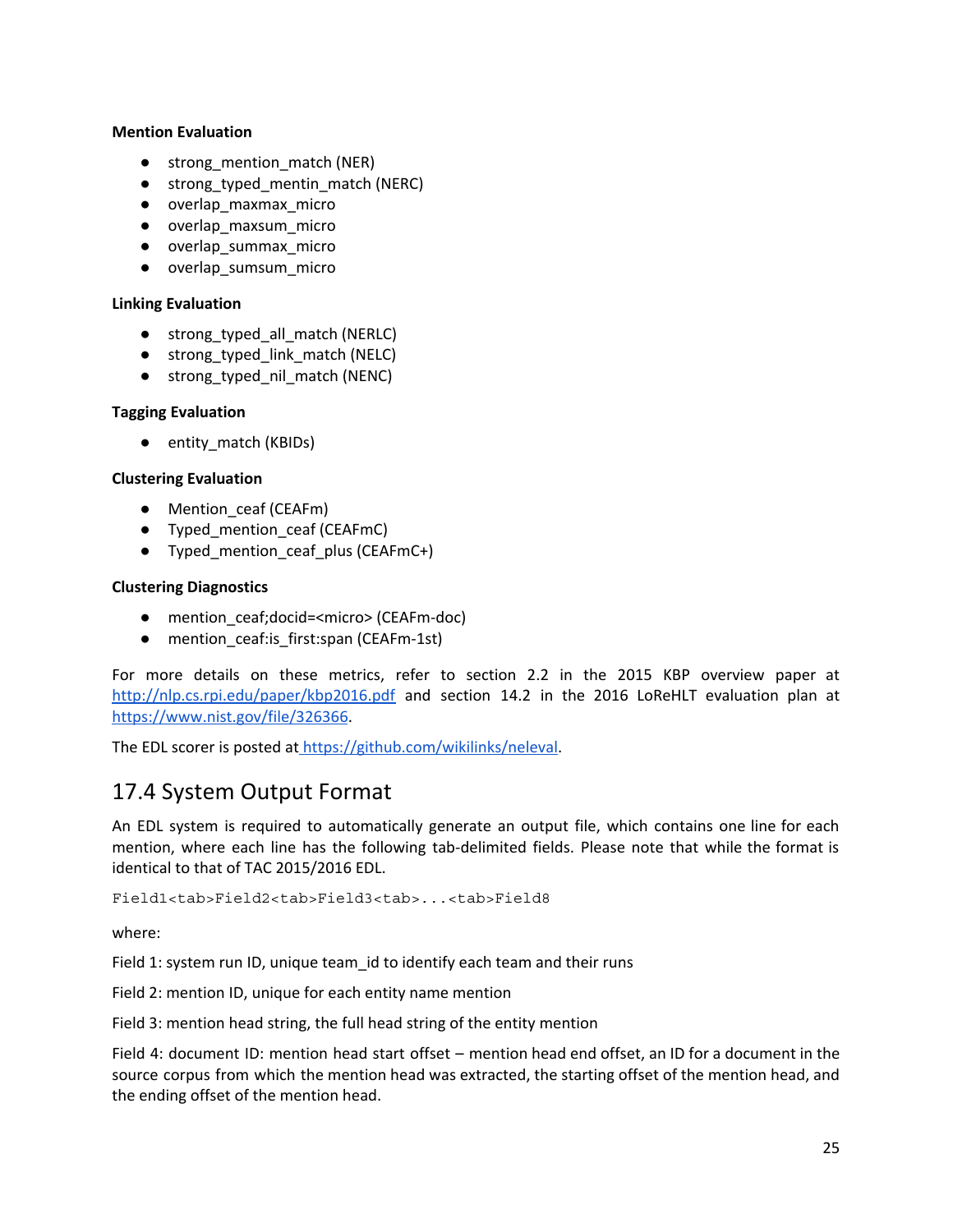Field 5: a KB link entity ID (numeric) or NIL clustering ID (NIL followed by a sequence of digits)

Field 6: entity type: {GPE, ORG, PER, LOC} type indicator for the entity

Field 7: mention type {NAM, NOM}

Field 8: a confidence value, a positive real number between 0.0 (exclusive, representing the lowest confidence) and 1.0 (inclusive, representing the highest confidence), and must include a decimal point

Sample EDL output:

| NIST | OUERY300 Singapore   | ENG DF 001503 20070729 G00A0AFCA:889-897               | m.06t2t GPE |     | NAM | 1.0 |
|------|----------------------|--------------------------------------------------------|-------------|-----|-----|-----|
| NIST | OUERY301 Singapore   | ENG DF 001503 20070729 G00A0AFCA:1048-1056 m.06t2t GPE |             |     | NAM | 1.0 |
| NIST | OUERY303 Jollytinker | ENG DF 001503 20070729 G00A0AFCA:1620-1630 NIL45       |             | PER | NAM | 1.0 |
| NIST | OUERY304 Asia        | ENG DF 001503 20070729 G00A0AFCA:1344-1347 m.0j0k LOC  |             |     | NAM | 1.0 |

Each system submission will be validated to ensure it conforms to the specifications. If validation fails, it will be rejected and will not be scored. The validation script is available at the LORELEI website. If you are an open participant and cannot retrieve it from the website, please contact NIST for a copy.

### 17.5 System Submission Format

Each aforementioned EDL output file, preferably with the .tab extension, should be packaged into a single flat tarball with an extension of either .tgz or .tar.gz, and each submission must have be uniquely named. The submission file name should include information about the team's identity, task, checkpoint, and run id, etc., for example, NIST\_EDL\_CP1\_1.tab.tgz (which would be unzipped as NIST\_EDL\_CP1\_1.tab).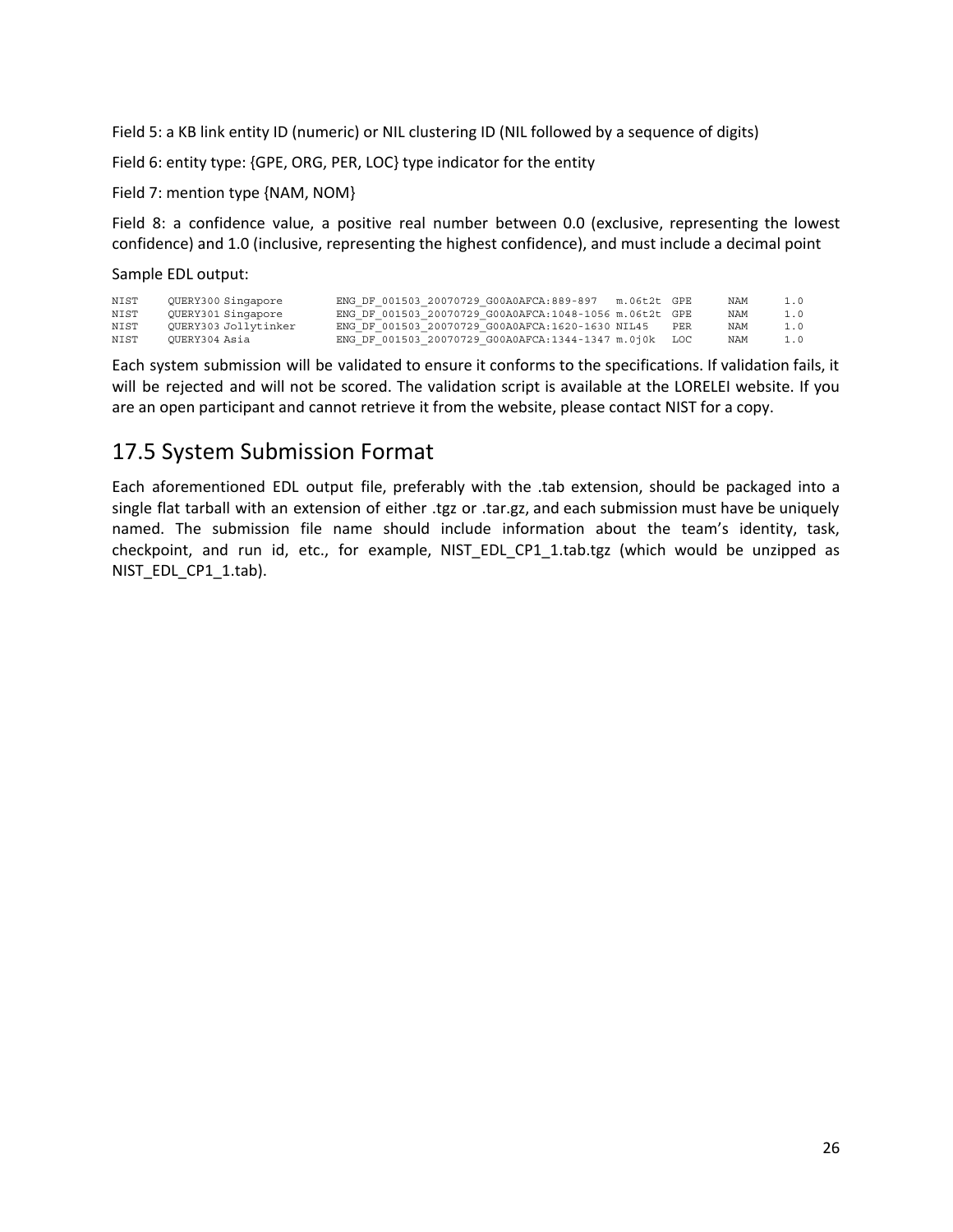# 18 SF Scoring Example

This appendix provides examples to better convey how the SF Task metrics are being computed by the scorer.

### 18.1 Primary Metric: Normalized Discounted Cumulative Gain Example

For the sake of this example, assume that the gain is 5 for "High", 3 for "Medium", and 1 for "Low". Further assume that a KB-level situation with 25 or more grave situation frames is assigned a "High" gain, 10-25 grave situation frames is assigned a "Medium" gain, and less than 10 is assigned a "Low" gain.

| <b>KB-level Situation</b> | # of grave SF's | Gain           | Rank p         |
|---------------------------|-----------------|----------------|----------------|
| Sit A                     | 100             | 5              | $\mathbf{1}$   |
| Sit B                     | 30              | 5              | $\overline{2}$ |
| Sit C                     | 26              | 5              | $\mathsf 3$    |
| Sit D                     | 24              | $\mathsf 3$    | $\sqrt{4}$     |
| Sit E                     | 19              | $\overline{3}$ | 5              |
| Sit F                     | 11              | 3              | 6              |
| Sit G                     | 5               | $\mathbf{1}$   | $\overline{7}$ |
| Sit H                     | 3               | $\mathbf{1}$   | 8              |
| Sit I                     | $\overline{2}$  | $\mathbf{1}$   | 9              |
| $\cdots$                  | $\cdots$        | $\cdots$       | $\cdots$       |
| Sit Z                     | $\pmb{0}$       | $\mathbf 0$    | р              |

Further suppose a system generated situation frames that resulted in the following list of 9 situations:

| <b>KB-level Situation</b> | # of grave SF's | Gain | Rank p |
|---------------------------|-----------------|------|--------|
| Sit A                     | 100             | 5    |        |
| Sit D                     | 29              | 3    | 2      |
| Sit C                     | 21              | 5    | 3      |
| Sit E                     | 19              | 3    | 4      |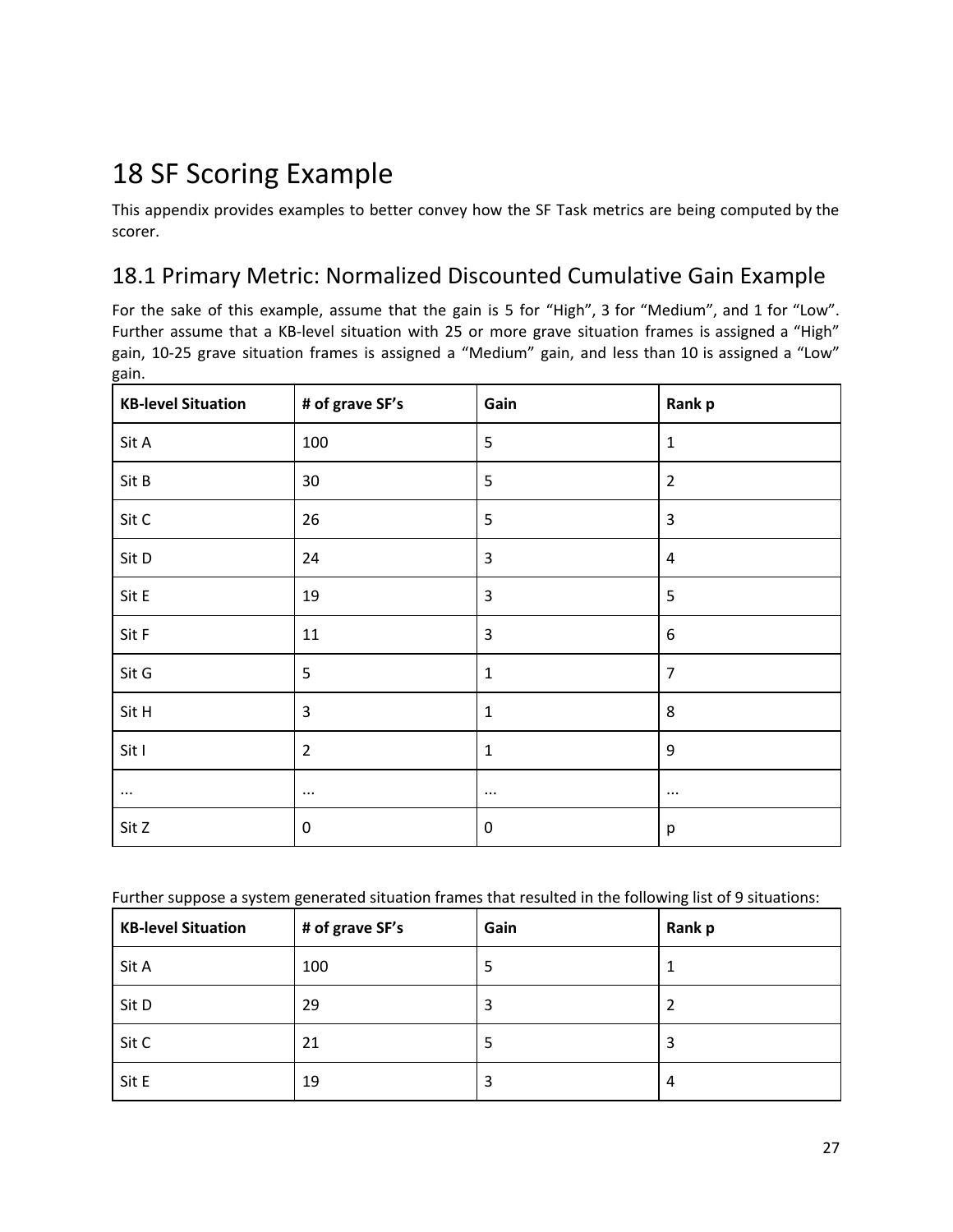| Sit B | 9 | 5 | 5 |
|-------|---|---|---|
| Sit F |   | 3 | 6 |
| Sit G | 5 |   |   |
| Sit H | 3 |   | 8 |
| Sit I |   | × | 9 |

The *DCG<sup>p</sup>* of this list of 9 situations is computed as follows:

$$
DCG_1 = \sum_{i=1}^{1} \frac{5}{\log_2(1+1)} = 5 \text{ , } DCG_2 = \sum_{i=1}^{2} \frac{Gain_i}{\log_2(i+1)} = 5 + \frac{1}{\log_2(3)} = 6.89 \text{ ,}
$$
\n
$$
DCG_3 = \sum_{i=1}^{3} \frac{Gain_i}{\log_2(i+1)} = 5.63 + \frac{3}{\log_2(3)} = 9.39 \text{ and so on.}
$$
\n
$$
DCG_p = \{5, 6.89, 9.39, 10.68, 12.62, 13.69, 14.02, 14.34, 14.64\}
$$

The Ideal Discounted Cumulative Gain uses the same formula applied to the values from the reference table and results in:

*IDCG<sup>p</sup>* = {5, 8.15, 10.65, 11.95, 13.11, 14.18, 14.51, 14.82, 15.13}

The normalized discounted cumulative gain is computed by dividing the discounted cumulative gain by the ideal discounted cumulative gain:

$$
nDCG_p = \frac{DCG_p}{IDCG_p} = \{1, 0.85, 0.88, 0.89, 0.96, 0.97, 0.97, 0.97, 0.97\}
$$

### 18.2 Diagnostic Metrics

Suppose for a given KB-level situation, the system reported the following situation frames:

| <b>Document ID</b> | <b>Type</b> | <b>Place</b>   | Confidence |
|--------------------|-------------|----------------|------------|
| SF <sub>1</sub>    | food        | Washington, DC | 0.97       |
| SF <sub>2</sub>    | food        | Washington, DC | 0.92       |
| SF <sub>5</sub>    | food        | Washington, DC | 0.89       |
| SF <sub>3</sub>    | food        | Washington, DC | 0.87       |
| SF4                | food        | Washington, DC | 0.73       |

Note that the frames are sorted in descending order by Confidence.

Suppose the reference for this KB-level situation is as follows: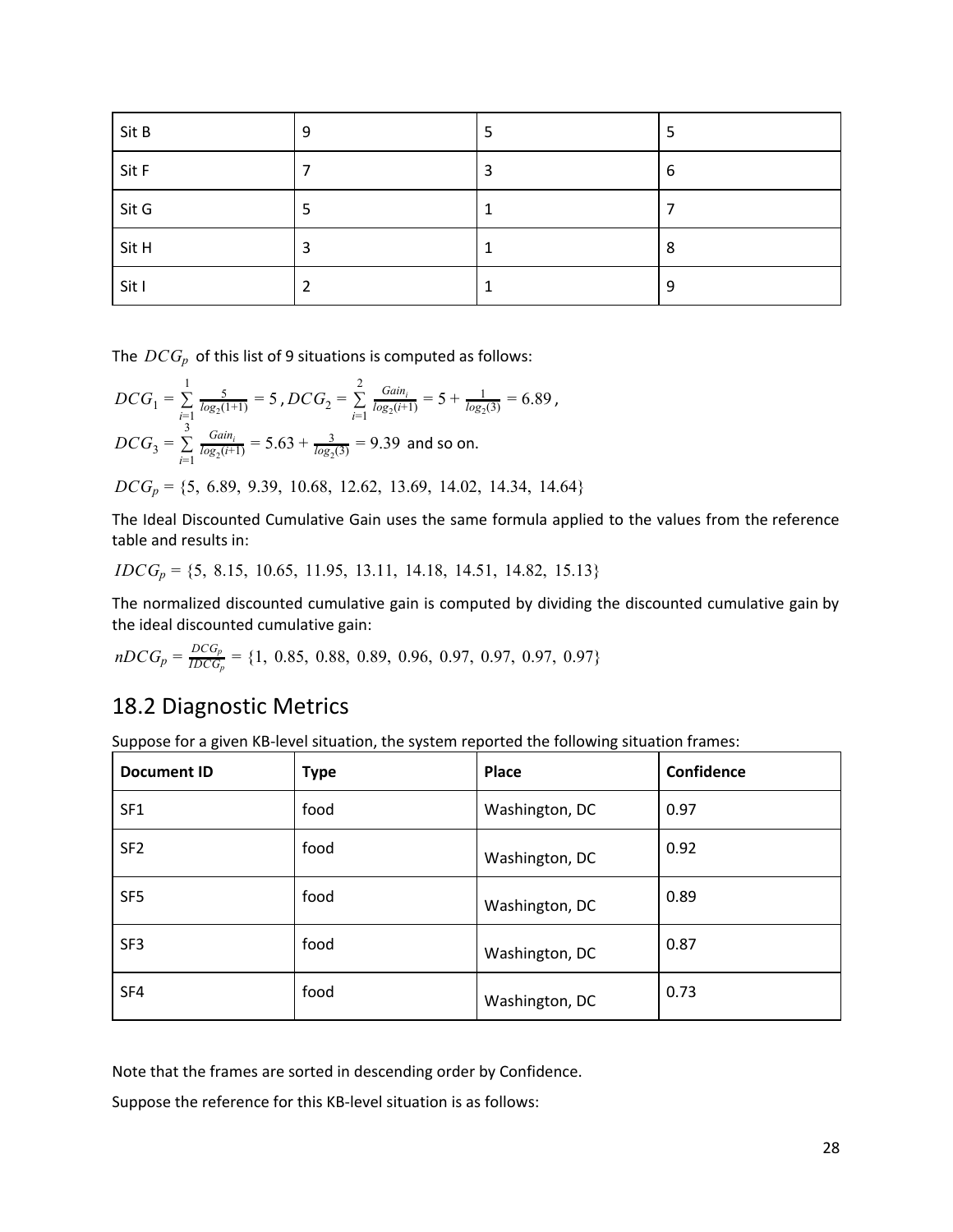| <b>Document ID</b> | <b>Type</b> | Place          |
|--------------------|-------------|----------------|
| SF <sub>3</sub>    | food        | Washington, DC |
| SF <sub>2</sub>    | food        | Washington, DC |
| SF <sub>1</sub>    | food        | Washington, DC |
| SF7                | food        | Washington, DC |

Note that the order of situation frames in the reference KB-level situation does not matter.

#### 18.2.1 Mean Average Precision Example

*Precision*( $1$ ) =  $1/1$  = 1, because SF1 (first SF in the system reported list) is in the reference list.

*Precision*(2) =  $2/2 = 1$ , both SF1 and SF2 are in the reference.

 $Precision(3) = 2/3$ , SF5 is not in the reference.

 $Precision(4) = 3/4$ , SF1, SF2. SF3, are in reference, SF5 is not.

*Precision*(5) =  $3/5$ , SF4 is also not in the reference.

For average precision calculation, SF1, SF2, SF3 get relevance of 1, and SF4, SF5 relevance of 0; and number of relevant documents is 4, because there are four documents in the reference list.

Thus:

 $Average Precision = \frac{(1/1)*1 + (2/2)*1 + (2/3)*0 + (3/4)*1 + (3/5)*0}{4} = \frac{2.75}{4} = 0.69$ 

Suppose there were 5 KB-level situations, and on each of these situations a given system attained average precision of 0.69, 0.97, 0.84, 0.92, 0.78

*Mean Average Precision* =  $\frac{0.69 + 0.97 + 0.84 + 0.92 + 0.78}{5} = 0.84$ 

#### 18.2.2 Macro-Average Recall Example

For the KB-level situation example presented above, the system correctly identified situation frames SF1, SF2, SF3, and missed SF7. Therefore, the recall is 0.75

Suppose there were 5 KB-level situations, and on each of these situations a given system attained a recall of 0.75, 0.92, 0.61, 0.32, 0.66

 $Macco - Average Recall = \frac{0.75 + 0.92 + 0.61 + 0.32 + 0.66}{5} = 0.65$ 

#### 18.2.3 Precision at N Example

Following the example system output above, Precision at N for the gravest situations that were assigned "High" gain would be Presision at 3. The system correctly identified Sit A and Sit C, but missed Sit B, therefore:

*Precision*(3) =  $\frac{2}{3}$  = 0.66